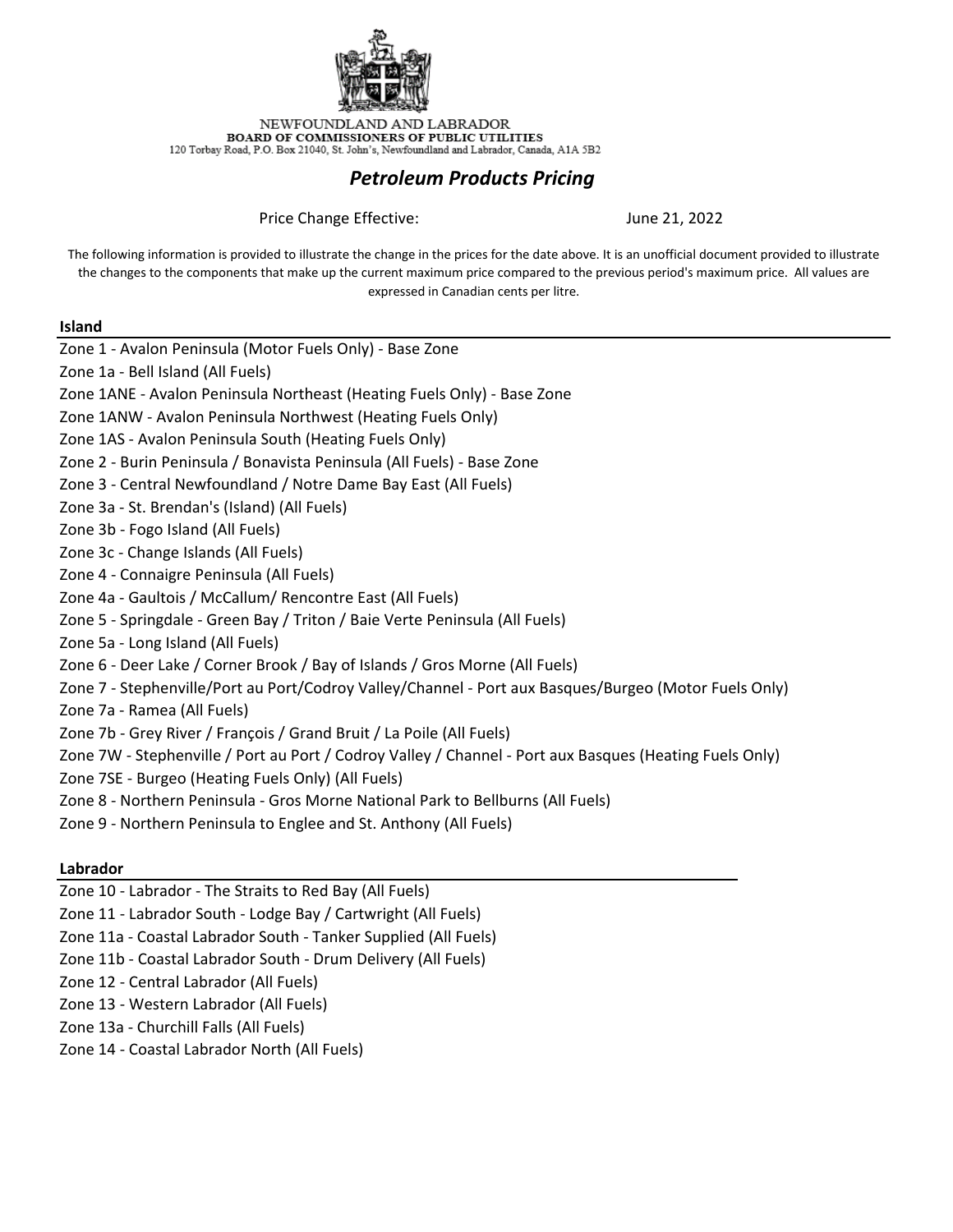# **Zone 1 - Avalon Peninsula (Motor Fuels Only) - Base Zone**

| Regular Gasoline (Self-Service) Retail Maximum Price (cents per litre) |        |                        |
|------------------------------------------------------------------------|--------|------------------------|
| <b>Pricing Component</b>                                               |        | <b>Current Pricing</b> |
| <b>Benchmark Price</b>                                                 | 133.65 |                        |
| Add: Total Allowed Wholesale Mark-Up                                   | 15.65  |                        |
| Add: Total Allowed Retail Mark-Up                                      | 10.28  |                        |
| Add: Zone Differential                                                 | 0.00   |                        |
| Pump Price (Excluding Tax)                                             |        | 159.58                 |
| Add: Federal Excise Tax                                                | 10.00  |                        |
| Add: Provincial Fuel Tax                                               | 7.50   |                        |
| Add: Carbon Tax                                                        | 11.05  |                        |
| Add: HST                                                               | 28.22  |                        |
| <b>Total Tax</b>                                                       |        | 56.77                  |
| <b>Retail Maximum (Pump) Price</b>                                     |        | 216.4                  |

| Diesel Retail Maximum Price (cents per litre) |        |                        |
|-----------------------------------------------|--------|------------------------|
| <b>Pricing Component</b>                      |        | <b>Current Pricing</b> |
| <b>Benchmark Price</b>                        | 151.51 |                        |
| Add: Total Allowed Wholesale Mark-Up          | 14.07  |                        |
| Add: Total Allowed Retail Mark-Up             | 14.03  |                        |
| Add: Zone Differential                        | 0.00   |                        |
| Pump Price (Excluding Tax)                    |        | 179.61                 |
| Add: Federal Excise Tax                       | 4.00   |                        |
| Add: Provincial Fuel Tax                      | 9.50   |                        |
| Add: Carbon Tax                               | 13.41  |                        |
| Add: HST                                      | 30.98  |                        |
| <b>Total Tax</b>                              |        | 57.89                  |
| <b>Retail Maximum (Pump) Price</b>            |        | 237.5                  |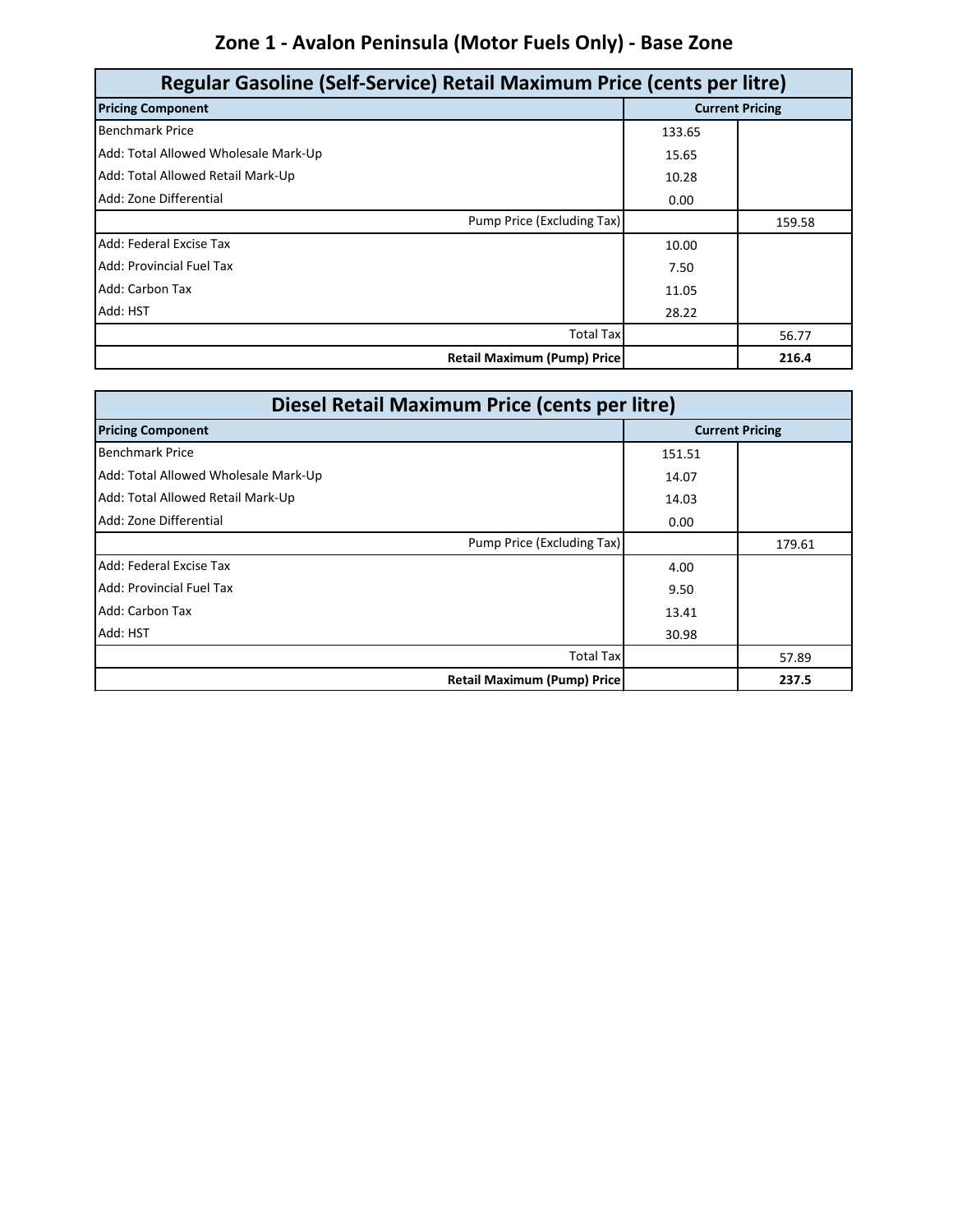### **Zone 1a - Bell Island (All Fuels)**

| Regular Gasoline (Self-Service) Retail Maximum Price (cents per litre) |        |                        |
|------------------------------------------------------------------------|--------|------------------------|
| <b>Pricing Component</b>                                               |        | <b>Current Pricing</b> |
| <b>Benchmark Price</b>                                                 | 133.65 |                        |
| Add: Total Allowed Wholesale Mark-Up                                   | 15.65  |                        |
| Add: Total Allowed Retail Mark-Up                                      | 10.28  |                        |
| Add: Zone Differential                                                 | 0.48   |                        |
| Pump Price (Excluding Tax)                                             |        | 160.06                 |
| Add: Federal Excise Tax                                                | 10.00  |                        |
| <b>Add: Provincial Fuel Tax</b>                                        | 7.50   |                        |
| Add: Carbon Tax                                                        | 11.05  |                        |
| Add: HST                                                               | 28.29  |                        |
| <b>Total Tax</b>                                                       |        | 56.84                  |
| <b>Retail Maximum (Pump) Price</b>                                     |        | 216.9                  |

| Diesel Retail Maximum Price (cents per litre) |        |                        |
|-----------------------------------------------|--------|------------------------|
| <b>Pricing Component</b>                      |        | <b>Current Pricing</b> |
| <b>Benchmark Price</b>                        | 151.51 |                        |
| Add: Total Allowed Wholesale Mark-Up          | 14.07  |                        |
| Add: Total Allowed Retail Mark-Up             | 14.03  |                        |
| Add: Zone Differential                        | 0.48   |                        |
| Pump Price (Excluding Tax)                    |        | 180.09                 |
| Add: Federal Excise Tax                       | 4.00   |                        |
| Add: Provincial Fuel Tax                      | 9.50   |                        |
| Add: Carbon Tax                               | 13.41  |                        |
| Add: HST                                      | 31.05  |                        |
| <b>Total Tax</b>                              |        | 57.96                  |
| <b>Retail Maximum (Pump) Price</b>            |        | 238.0                  |

| <b>Furnace Oil Retail Maximum Price (cents per litre)</b> |                                        |  |
|-----------------------------------------------------------|----------------------------------------|--|
| <b>Pricing Component</b>                                  | <b>Current Pricing</b>                 |  |
| <b>Benchmark Price</b>                                    | 151.51                                 |  |
| Add: Total Allowed Wholesale Mark-Up                      | 9.11                                   |  |
| Add: Total Allowed Retail Mark-Up                         | 18.27                                  |  |
| Add: Zone Differential                                    | 1.30                                   |  |
|                                                           | <b>Retail Maximum Pricel</b><br>180.19 |  |

| <b>Stove Oil Retail Maximum Price (cents per litre)</b> |                        |  |
|---------------------------------------------------------|------------------------|--|
| <b>Pricing Component</b>                                | <b>Current Pricing</b> |  |
| <b>Benchmark Price</b>                                  | 151.51                 |  |
| Add: Total Allowed Wholesale Mark-Up                    | 12.11                  |  |
| Add: Total Allowed Retail Mark-Up                       | 20.28                  |  |
| Add: Zone Differential                                  | 1.30                   |  |
| <b>Retail Maximum Pricel</b>                            | 185.20                 |  |

| <b>Propane Retail Maximum Price (cents per litre)</b> |                        |  |
|-------------------------------------------------------|------------------------|--|
| <b>Pricing Component</b>                              | <b>Current Pricing</b> |  |
| <b>Benchmark Price</b>                                | 49.05                  |  |
| Add: Total Allowed Mark-Up                            | 71.59                  |  |
| Add: Zone Differential                                | 3.00                   |  |
| <b>Retail Maximum Price</b>                           | 123.6                  |  |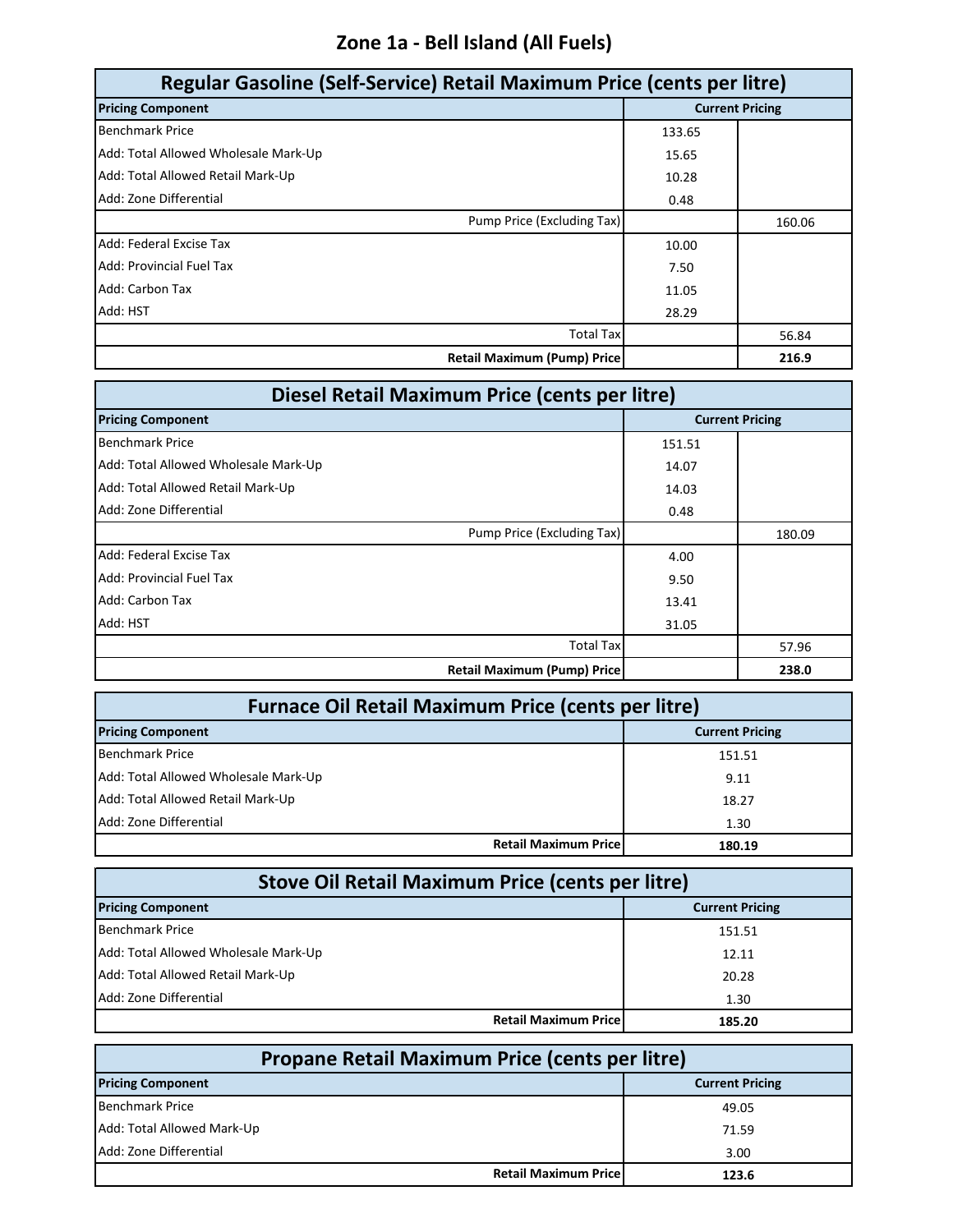### **Zone 1ANE - Avalon Peninsula Northeast (Heating Fuels Only) - Base Zone**

| <b>Furnace Oil Retail Maximum Price (cents per litre)</b> |                        |  |
|-----------------------------------------------------------|------------------------|--|
| <b>Pricing Component</b>                                  | <b>Current Pricing</b> |  |
| <b>Benchmark Price</b>                                    | 151.51                 |  |
| Add: Total Allowed Wholesale Mark-Up                      | 9.11                   |  |
| Add: Total Allowed Retail Mark-Up                         | 18.27                  |  |
| Add: Zone Differential                                    | 0.00                   |  |
| <b>Retail Maximum Price</b>                               | 178.89                 |  |

| Stove Oil Retail Maximum Price (cents per litre) |                        |  |
|--------------------------------------------------|------------------------|--|
| <b>Pricing Component</b>                         | <b>Current Pricing</b> |  |
| <b>Benchmark Price</b>                           | 151.51                 |  |
| Add: Total Allowed Wholesale Mark-Up             | 12.11                  |  |
| Add: Total Allowed Retail Mark-Up                | 20.28                  |  |
| Add: Zone Differential                           | 0.00                   |  |
| <b>Retail Maximum Pricel</b>                     | 183.90                 |  |

| Propane Retail Maximum Price (cents per litre) |                              |                        |
|------------------------------------------------|------------------------------|------------------------|
| <b>Pricing Component</b>                       |                              | <b>Current Pricing</b> |
| Benchmark Price                                |                              | 49.05                  |
| Add: Total Allowed Mark-Up                     |                              | 71.59                  |
| Add: Zone Differential                         |                              | 2.00                   |
|                                                | <b>Retail Maximum Pricel</b> | 122.6                  |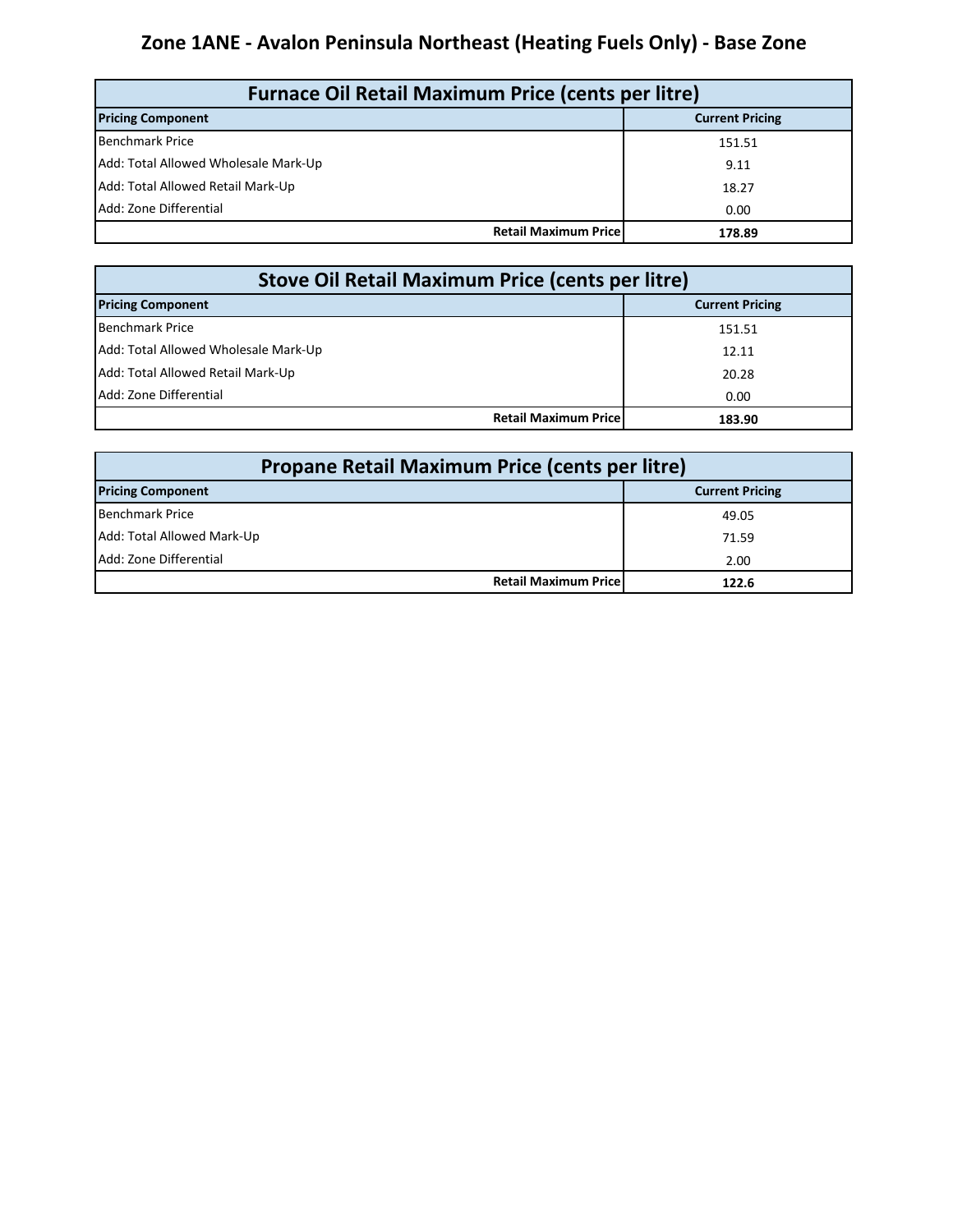### **Zone 1ANW - Avalon Peninsula Northwest (Heating Fuels Only)**

| <b>Furnace Oil Retail Maximum Price (cents per litre)</b> |                        |  |
|-----------------------------------------------------------|------------------------|--|
| <b>Pricing Component</b>                                  | <b>Current Pricing</b> |  |
| Benchmark Price                                           | 151.51                 |  |
| Add: Total Allowed Wholesale Mark-Up                      | 9.11                   |  |
| Add: Total Allowed Retail Mark-Up                         | 18.27                  |  |
| Add: Zone Differential                                    | 3.00                   |  |
| <b>Retail Maximum Pricel</b>                              | 181.89                 |  |

| Stove Oil Retail Maximum Price (cents per litre) |                        |  |
|--------------------------------------------------|------------------------|--|
| <b>Pricing Component</b>                         | <b>Current Pricing</b> |  |
| <b>Benchmark Price</b>                           | 151.51                 |  |
| Add: Total Allowed Wholesale Mark-Up             | 12.11                  |  |
| Add: Total Allowed Retail Mark-Up                | 20.28                  |  |
| Add: Zone Differential                           | 3.00                   |  |
| <b>Retail Maximum Pricel</b>                     | 186.90                 |  |

| <b>Propane Retail Maximum Price (cents per litre)</b> |                        |  |
|-------------------------------------------------------|------------------------|--|
| <b>Pricing Component</b>                              | <b>Current Pricing</b> |  |
| Benchmark Price                                       | 49.05                  |  |
| Add: Total Allowed Mark-Up                            | 71.59                  |  |
| Add: Zone Differential                                | 2.00                   |  |
| <b>Retail Maximum Price</b>                           | 122.6                  |  |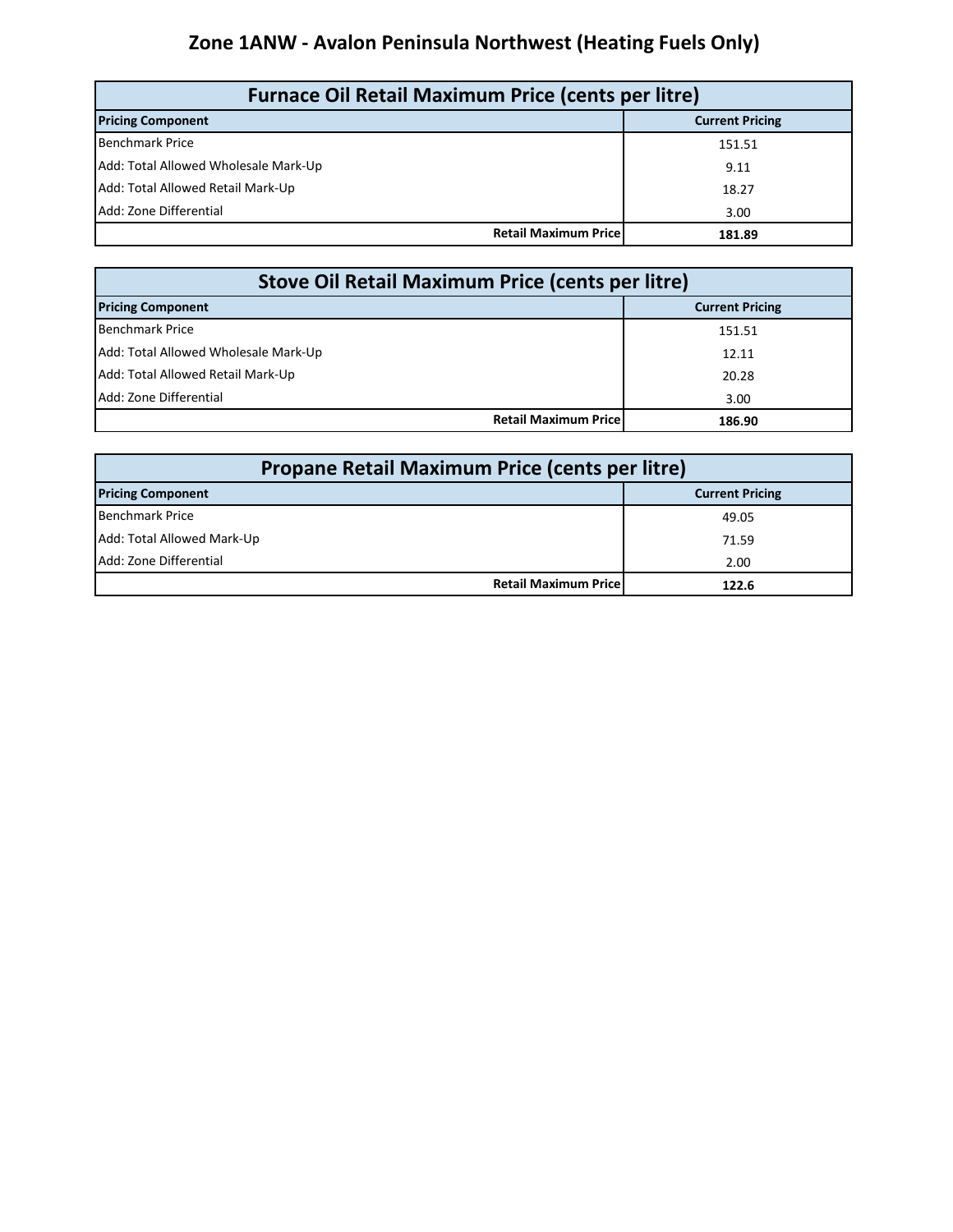# **Zone 1AS - Avalon Peninsula South (Heating Fuels Only)**

| <b>Furnace Oil Retail Maximum Price (cents per litre)</b> |                        |  |
|-----------------------------------------------------------|------------------------|--|
| <b>Pricing Component</b>                                  | <b>Current Pricing</b> |  |
| <b>Benchmark Price</b>                                    | 151.51                 |  |
| Add: Total Allowed Wholesale Mark-Up                      | 9.11                   |  |
| Add: Total Allowed Retail Mark-Up                         | 18.27                  |  |
| Add: Zone Differential                                    | 4.30                   |  |
| <b>Retail Maximum Price</b>                               | 183.19                 |  |

| <b>Stove Oil Retail Maximum Price (cents per litre)</b> |                                       |  |  |
|---------------------------------------------------------|---------------------------------------|--|--|
| <b>Pricing Component</b>                                | <b>Current Pricing</b>                |  |  |
| <b>Benchmark Price</b>                                  | 151.51                                |  |  |
| Add: Total Allowed Wholesale Mark-Up                    | 12.11                                 |  |  |
| Add: Total Allowed Retail Mark-Up                       | 20.28                                 |  |  |
| Add: Zone Differential                                  | 4.30                                  |  |  |
|                                                         | <b>Retail Maximum Price</b><br>188.20 |  |  |

| <b>Propane Retail Maximum Price (cents per litre)</b> |                        |  |
|-------------------------------------------------------|------------------------|--|
| <b>Pricing Component</b>                              | <b>Current Pricing</b> |  |
| Benchmark Price                                       | 49.05                  |  |
| Add: Total Allowed Mark-Up                            | 71.59                  |  |
| Add: Zone Differential                                | 2.00                   |  |
| <b>Retail Maximum Price</b>                           | 122.6                  |  |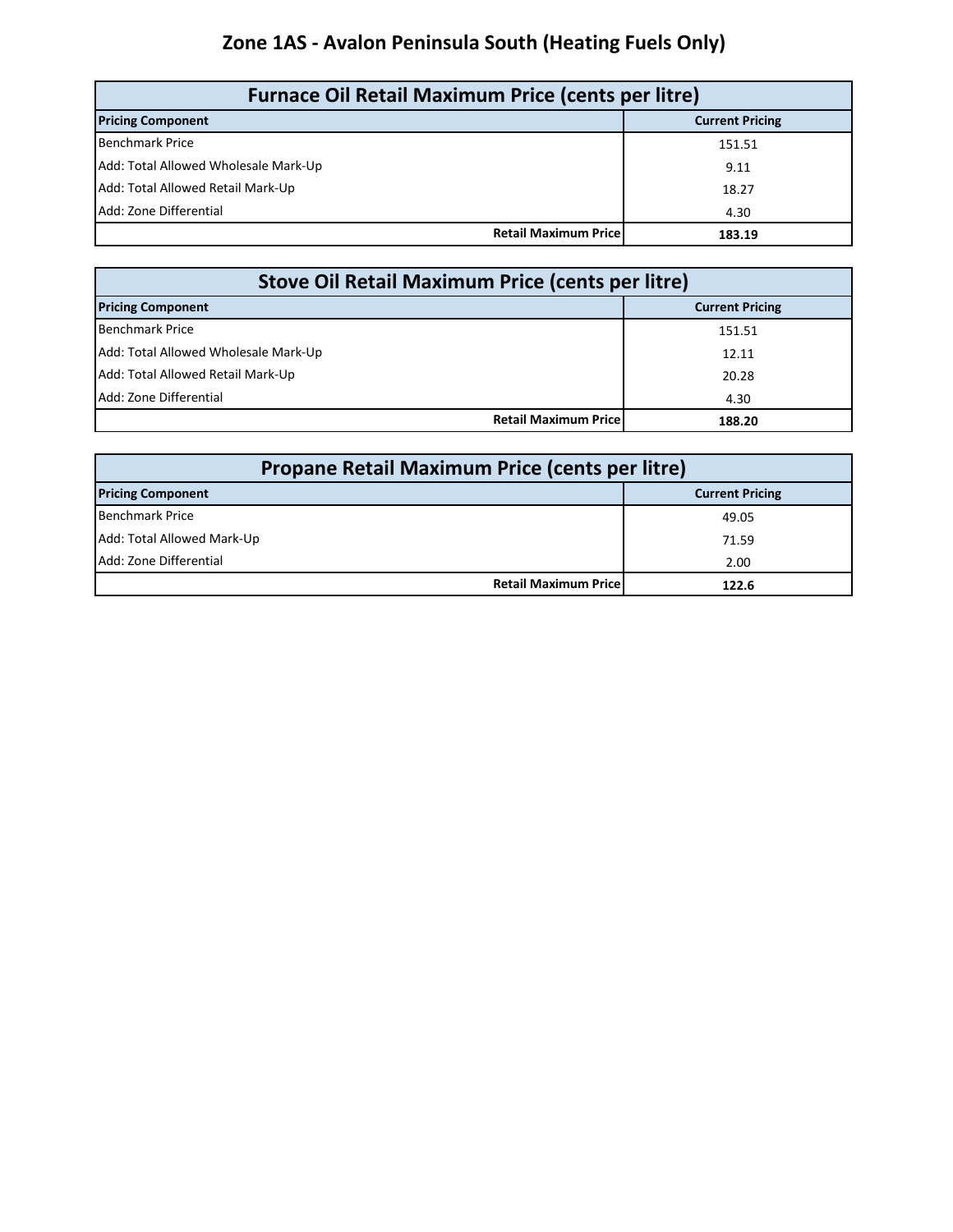### **Zone 2 - Burin Peninsula / Bonavista Peninsula (All Fuels) - Base Zone**

| Regular Gasoline (Self-Service) Retail Maximum Price (cents per litre) |        |                        |
|------------------------------------------------------------------------|--------|------------------------|
| <b>Pricing Component</b>                                               |        | <b>Current Pricing</b> |
| <b>Benchmark Price</b>                                                 | 133.65 |                        |
| Add: Total Allowed Wholesale Mark-Up                                   | 15.65  |                        |
| Add: Total Allowed Retail Mark-Up                                      | 10.28  |                        |
| Add: Zone Differential                                                 | 1.61   |                        |
| Pump Price (Excluding Tax)                                             |        | 161.19                 |
| Add: Federal Excise Tax                                                | 10.00  |                        |
| Add: Provincial Fuel Tax                                               | 7.50   |                        |
| Add: Carbon Tax                                                        | 11.05  |                        |
| Add: HST                                                               | 28.46  |                        |
| <b>Total Tax</b>                                                       |        | 57.01                  |
| <b>Retail Maximum (Pump) Price</b>                                     |        | 218.2                  |

| Diesel Retail Maximum Price (cents per litre) |        |                        |
|-----------------------------------------------|--------|------------------------|
| <b>Pricing Component</b>                      |        | <b>Current Pricing</b> |
| <b>Benchmark Price</b>                        | 151.51 |                        |
| Add: Total Allowed Wholesale Mark-Up          | 14.07  |                        |
| Add: Total Allowed Retail Mark-Up             | 14.03  |                        |
| Add: Zone Differential                        | 1.61   |                        |
| Pump Price (Excluding Tax)                    |        | 181.22                 |
| Add: Federal Excise Tax                       | 4.00   |                        |
| Add: Provincial Fuel Tax                      | 9.50   |                        |
| Add: Carbon Tax                               | 13.41  |                        |
| Add: HST                                      | 31.22  |                        |
| <b>Total Tax</b>                              |        | 58.13                  |
| <b>Retail Maximum (Pump) Price</b>            |        | 239.3                  |

| <b>Furnace Oil Retail Maximum Price (cents per litre)</b> |                                       |  |
|-----------------------------------------------------------|---------------------------------------|--|
| <b>Pricing Component</b>                                  | <b>Current Pricing</b>                |  |
| <b>Benchmark Price</b>                                    | 151.51                                |  |
| Add: Total Allowed Wholesale Mark-Up                      | 9.11                                  |  |
| Add: Total Allowed Retail Mark-Up                         | 18.27                                 |  |
| Add: Zone Differential                                    | 4.30                                  |  |
|                                                           | <b>Retail Maximum Price</b><br>183.19 |  |

| <b>Stove Oil Retail Maximum Price (cents per litre)</b> |        |  |
|---------------------------------------------------------|--------|--|
| <b>Pricing Component</b><br><b>Current Pricing</b>      |        |  |
| <b>Benchmark Price</b>                                  | 151.51 |  |
| Add: Total Allowed Wholesale Mark-Up                    | 12.11  |  |
| Add: Total Allowed Retail Mark-Up                       | 20.28  |  |
| Add: Zone Differential                                  | 4.30   |  |
| <b>Retail Maximum Pricel</b>                            | 188.20 |  |

| Propane Retail Maximum Price (cents per litre) |                              |                        |
|------------------------------------------------|------------------------------|------------------------|
| <b>Pricing Component</b>                       |                              | <b>Current Pricing</b> |
| <b>Benchmark Price</b>                         |                              | 49.05                  |
| Add: Total Allowed Mark-Up                     |                              | 71.59                  |
| Add: Zone Differential                         |                              | 0.00                   |
|                                                | <b>Retail Maximum Pricel</b> | 120.6                  |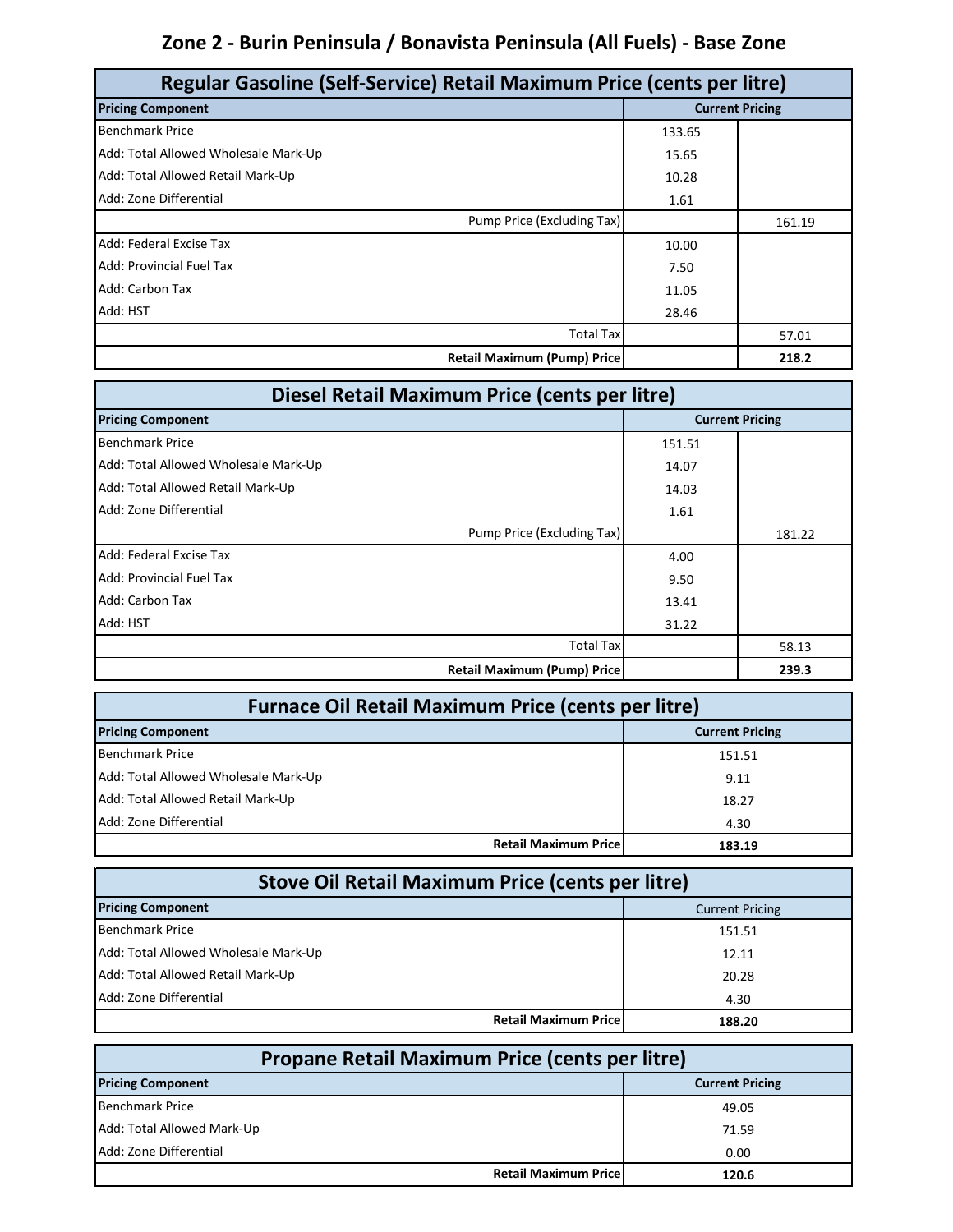# **Zone 3 - Central Newfoundland / Notre Dame Bay East (All Fuels)**

| Regular Gasoline (Self-Service) Retail Maximum Price (cents per litre) |        |                        |
|------------------------------------------------------------------------|--------|------------------------|
| <b>Pricing Component</b>                                               |        | <b>Current Pricing</b> |
| <b>Benchmark Price</b>                                                 | 133.65 |                        |
| Add: Total Allowed Wholesale Mark-Up                                   | 15.65  |                        |
| Add: Total Allowed Retail Mark-Up                                      | 10.28  |                        |
| Add: Zone Differential                                                 | 2.18   |                        |
| Pump Price (Excluding Tax)                                             |        | 161.76                 |
| Add: Federal Excise Tax                                                | 10.00  |                        |
| <b>Add: Provincial Fuel Tax</b>                                        | 7.50   |                        |
| Add: Carbon Tax                                                        | 11.05  |                        |
| Add: HST                                                               | 28.55  |                        |
| <b>Total Tax</b>                                                       |        | 57.10                  |
| <b>Retail Maximum (Pump) Price</b>                                     |        | 218.9                  |

| Diesel Retail Maximum Price (cents per litre) |        |                        |
|-----------------------------------------------|--------|------------------------|
| <b>Pricing Component</b>                      |        | <b>Current Pricing</b> |
| <b>Benchmark Price</b>                        | 151.51 |                        |
| Add: Total Allowed Wholesale Mark-Up          | 14.07  |                        |
| Add: Total Allowed Retail Mark-Up             | 14.03  |                        |
| Add: Zone Differential                        | 2.18   |                        |
| Pump Price (Excluding Tax)                    |        | 181.79                 |
| Add: Federal Excise Tax                       | 4.00   |                        |
| Add: Provincial Fuel Tax                      | 9.50   |                        |
| Add: Carbon Tax                               | 13.41  |                        |
| Add: HST                                      | 31.30  |                        |
| <b>Total Tax</b>                              |        | 58.21                  |
| <b>Retail Maximum (Pump) Price</b>            |        | 240.0                  |

| <b>Furnace Oil Retail Maximum Price (cents per litre)</b> |                        |  |
|-----------------------------------------------------------|------------------------|--|
| <b>Pricing Component</b>                                  | <b>Current Pricing</b> |  |
| <b>Benchmark Price</b>                                    | 151.51                 |  |
| Add: Total Allowed Wholesale Mark-Up                      | 9.11                   |  |
| Add: Total Allowed Retail Mark-Up                         | 18.27                  |  |
| Add: Zone Differential                                    | 4.00                   |  |
| <b>Retail Maximum Pricel</b>                              | 182.89                 |  |

| <b>Stove Oil Retail Maximum Price (cents per litre)</b> |                        |  |
|---------------------------------------------------------|------------------------|--|
| <b>Pricing Component</b>                                | <b>Current Pricing</b> |  |
| <b>Benchmark Price</b>                                  | 151.51                 |  |
| Add: Total Allowed Wholesale Mark-Up                    | 12.11                  |  |
| Add: Total Allowed Retail Mark-Up                       | 20.28                  |  |
| Add: Zone Differential                                  | 4.00                   |  |
| <b>Retail Maximum Pricel</b>                            | 187.90                 |  |

| Propane Retail Maximum Price (cents per litre) |                                       |  |
|------------------------------------------------|---------------------------------------|--|
| <b>Pricing Component</b>                       | <b>Current Pricing</b>                |  |
| <b>Benchmark Price</b>                         | 49.05                                 |  |
| Add: Total Allowed Mark-Up                     | 68.09                                 |  |
| Add: Zone Differential                         | 2.90                                  |  |
|                                                | <b>Retail Maximum Pricel</b><br>120.0 |  |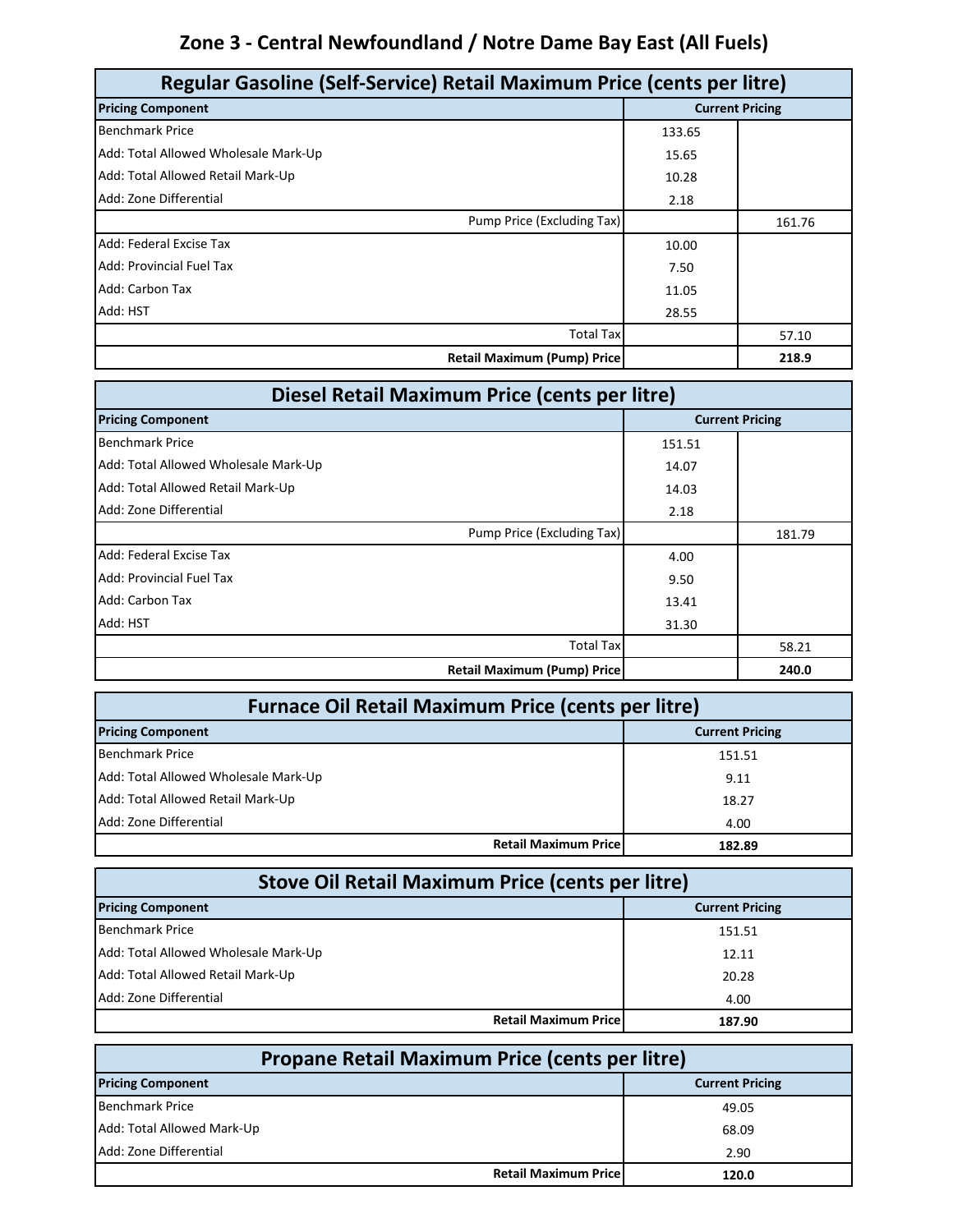### **Zone 3a - St. Brendan's (Island) (All Fuels)**

| Regular Gasoline (Self-Service) Retail Maximum Price (cents per litre) |        |                        |
|------------------------------------------------------------------------|--------|------------------------|
| <b>Pricing Component</b>                                               |        | <b>Current Pricing</b> |
| <b>Benchmark Price</b>                                                 | 133.65 |                        |
| Add: Total Allowed Wholesale Mark-Up                                   | 15.65  |                        |
| Add: Total Allowed Retail Mark-Up                                      | 10.28  |                        |
| Add: Zone Differential                                                 | 5.88   |                        |
| Pump Price (Excluding Tax)                                             |        | 165.46                 |
| Add: Federal Excise Tax                                                | 10.00  |                        |
| Add: Provincial Fuel Tax                                               | 7.50   |                        |
| Add: Carbon Tax                                                        | 11.05  |                        |
| Add: HST                                                               | 29.10  |                        |
| <b>Total Tax</b>                                                       |        | 57.65                  |
| <b>Retail Maximum (Pump) Price</b>                                     |        | 223.1                  |

| Diesel Retail Maximum Price (cents per litre) |        |                        |
|-----------------------------------------------|--------|------------------------|
| <b>Pricing Component</b>                      |        | <b>Current Pricing</b> |
| <b>Benchmark Price</b>                        | 151.51 |                        |
| Add: Total Allowed Wholesale Mark-Up          | 14.07  |                        |
| Add: Total Allowed Retail Mark-Up             | 14.03  |                        |
| Add: Zone Differential                        | 5.88   |                        |
| Pump Price (Excluding Tax)                    |        | 185.49                 |
| Add: Federal Excise Tax                       | 4.00   |                        |
| Add: Provincial Fuel Tax                      | 9.50   |                        |
| Add: Carbon Tax                               | 13.41  |                        |
| Add: HST                                      | 31.86  |                        |
| <b>Total Tax</b>                              |        | 58.77                  |
| <b>Retail Maximum (Pump) Price</b>            |        | 244.3                  |

| <b>Furnace Oil Retail Maximum Price (cents per litre)</b> |                        |  |
|-----------------------------------------------------------|------------------------|--|
| <b>Pricing Component</b>                                  | <b>Current Pricing</b> |  |
| <b>Benchmark Price</b>                                    | 151.51                 |  |
| Add: Total Allowed Wholesale Mark-Up                      | 9.11                   |  |
| Add: Total Allowed Retail Mark-Up                         | 18.27                  |  |
| Add: Zone Differential                                    | 7.00                   |  |
| <b>Retail Maximum Price</b>                               | 185.89                 |  |

| <b>Stove Oil Retail Maximum Price (cents per litre)</b> |                        |  |
|---------------------------------------------------------|------------------------|--|
| <b>Pricing Component</b>                                | <b>Current Pricing</b> |  |
| <b>Benchmark Price</b>                                  | 151.51                 |  |
| Add: Total Allowed Wholesale Mark-Up                    | 12.11                  |  |
| Add: Total Allowed Retail Mark-Up                       | 20.28                  |  |
| Add: Zone Differential                                  | 7.00                   |  |
| <b>Retail Maximum Pricel</b>                            | 190.90                 |  |

| <b>Propane Retail Maximum Price (cents per litre)</b> |                        |  |
|-------------------------------------------------------|------------------------|--|
| <b>Pricing Component</b>                              | <b>Current Pricing</b> |  |
| <b>Benchmark Price</b>                                | 49.05                  |  |
| Add: Total Allowed Mark-Up                            | 68.09                  |  |
| Add: Zone Differential                                | 5.00                   |  |
| <b>Retail Maximum Pricel</b>                          | 122.1                  |  |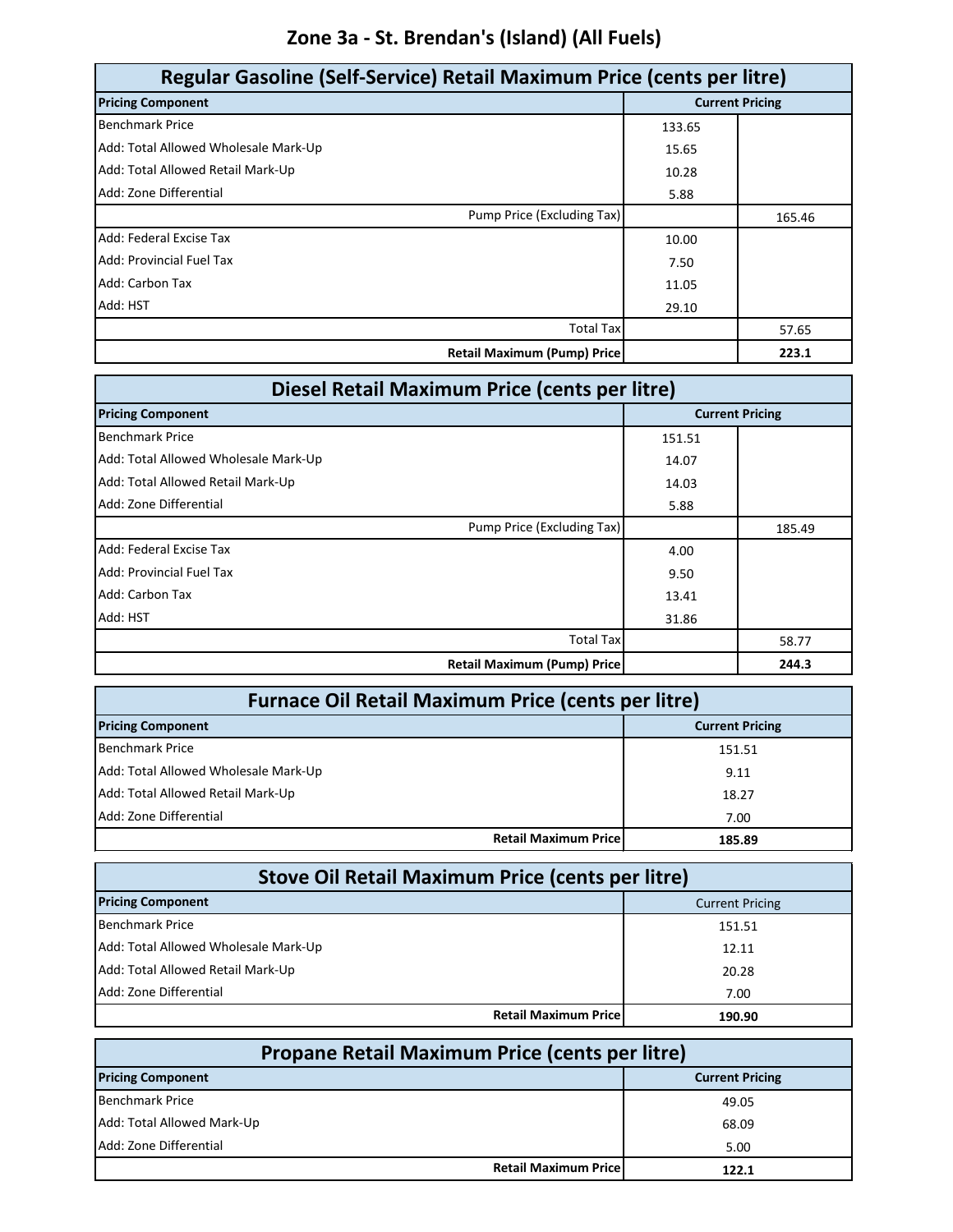### **Zone 3b - Fogo Island (All Fuels)**

| Regular Gasoline (Self-Service) Retail Maximum Price (cents per litre) |        |                        |
|------------------------------------------------------------------------|--------|------------------------|
| <b>Pricing Component</b>                                               |        | <b>Current Pricing</b> |
| <b>Benchmark Price</b>                                                 | 133.65 |                        |
| Add: Total Allowed Wholesale Mark-Up                                   | 15.65  |                        |
| Add: Total Allowed Retail Mark-Up                                      | 10.28  |                        |
| Add: Zone Differential                                                 | 6.32   |                        |
| Pump Price (Excluding Tax)                                             |        | 165.90                 |
| Add: Federal Excise Tax                                                | 10.00  |                        |
| Add: Provincial Fuel Tax                                               | 7.50   |                        |
| Add: Carbon Tax                                                        | 11.05  |                        |
| Add: HST                                                               | 29.17  |                        |
| <b>Total Tax</b>                                                       |        | 57.72                  |
| <b>Retail Maximum (Pump) Price</b>                                     |        | 223.6                  |

| Diesel Retail Maximum Price (cents per litre) |        |                        |
|-----------------------------------------------|--------|------------------------|
| <b>Pricing Component</b>                      |        | <b>Current Pricing</b> |
| <b>Benchmark Price</b>                        | 151.51 |                        |
| Add: Total Allowed Wholesale Mark-Up          | 14.07  |                        |
| Add: Total Allowed Retail Mark-Up             | 14.03  |                        |
| Add: Zone Differential                        | 6.32   |                        |
| Pump Price (Excluding Tax)                    |        | 185.93                 |
| Add: Federal Excise Tax                       | 4.00   |                        |
| Add: Provincial Fuel Tax                      | 9.50   |                        |
| Add: Carbon Tax                               | 13.41  |                        |
| Add: HST                                      | 31.93  |                        |
| <b>Total Tax</b>                              |        | 58.84                  |
| <b>Retail Maximum (Pump) Price</b>            |        | 244.8                  |

| <b>Furnace Oil Retail Maximum Price (cents per litre)</b> |                        |  |
|-----------------------------------------------------------|------------------------|--|
| <b>Pricing Component</b>                                  | <b>Current Pricing</b> |  |
| <b>Benchmark Price</b>                                    | 151.51                 |  |
| Add: Total Allowed Wholesale Mark-Up                      | 9.11                   |  |
| Add: Total Allowed Retail Mark-Up                         | 18.27                  |  |
| Add: Zone Differential                                    | 6.50                   |  |
| <b>Retail Maximum Pricel</b>                              | 185.39                 |  |

| <b>Stove Oil Retail Maximum Price (cents per litre)</b> |                        |  |
|---------------------------------------------------------|------------------------|--|
| <b>Pricing Component</b>                                | <b>Current Pricing</b> |  |
| <b>Benchmark Price</b>                                  | 151.5                  |  |
| Add: Total Allowed Wholesale Mark-Up                    | 12.11                  |  |
| Add: Total Allowed Retail Mark-Up                       | 20.28                  |  |
| Add: Zone Differential                                  | 6.50                   |  |
| <b>Retail Maximum Pricel</b>                            | 190.40                 |  |

| Propane Retail Maximum Price (cents per litre) |                        |  |
|------------------------------------------------|------------------------|--|
| <b>Pricing Component</b>                       | <b>Current Pricing</b> |  |
| <b>Benchmark Price</b>                         | 49.05                  |  |
| Add: Total Allowed Mark-Up                     | 68.09                  |  |
| Add: Zone Differential                         | 4.50                   |  |
| <b>Retail Maximum Pricel</b>                   | 121.6                  |  |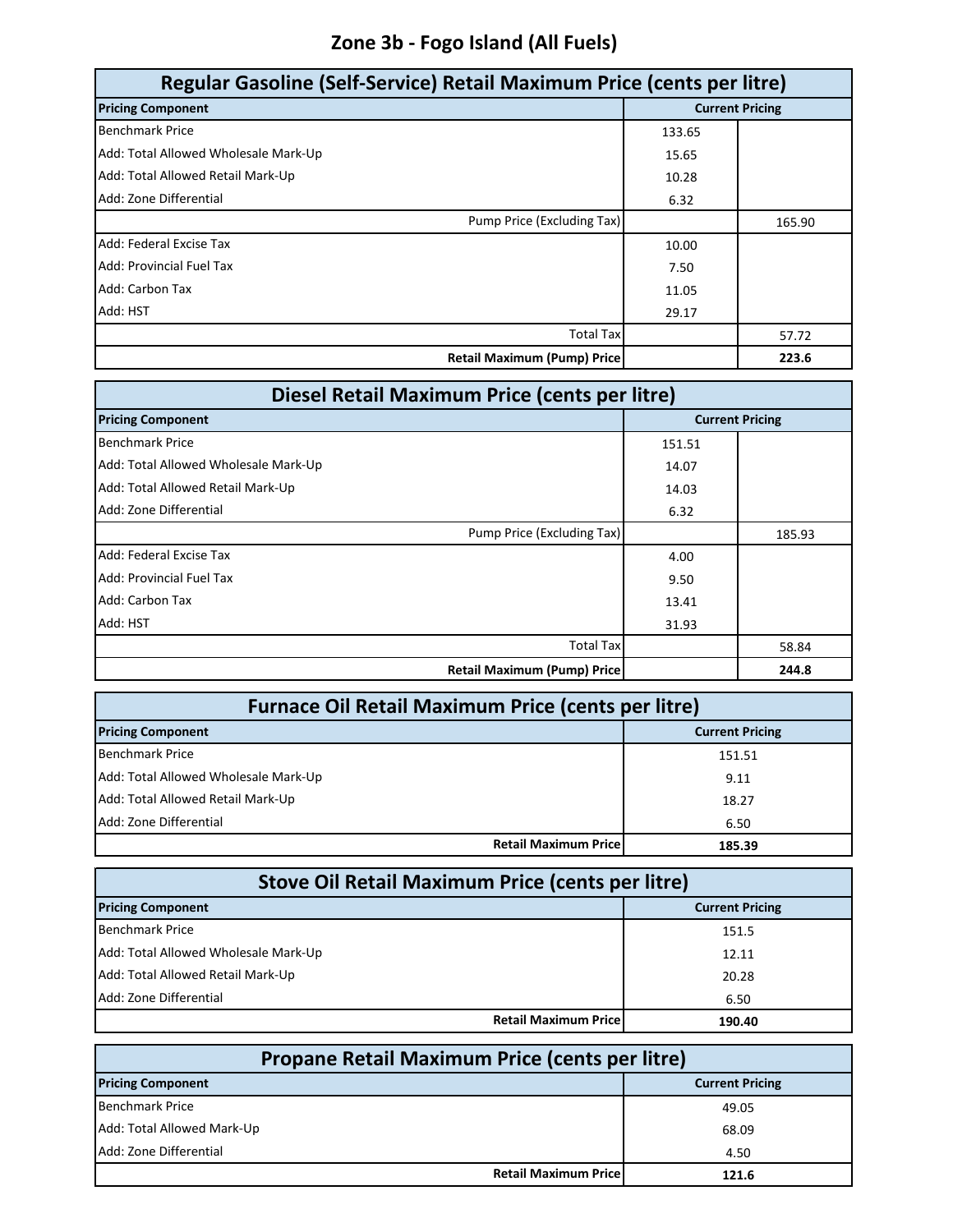### **Zone 3c - Change Islands (All Fuels)**

| Regular Gasoline (Self-Service) Retail Maximum Price (cents per litre) |        |                        |
|------------------------------------------------------------------------|--------|------------------------|
| <b>Pricing Component</b>                                               |        | <b>Current Pricing</b> |
| <b>Benchmark Price</b>                                                 | 133.65 |                        |
| Add: Total Allowed Wholesale Mark-Up                                   | 15.65  |                        |
| Add: Total Allowed Retail Mark-Up                                      | 10.28  |                        |
| Add: Zone Differential                                                 | 9.60   |                        |
| Pump Price (Excluding Tax)                                             |        | 169.18                 |
| Add: Federal Excise Tax                                                | 10.00  |                        |
| Add: Provincial Fuel Tax                                               | 7.50   |                        |
| Add: Carbon Tax                                                        | 11.05  |                        |
| Add: HST                                                               | 29.66  |                        |
| <b>Total Tax</b>                                                       |        | 58.21                  |
| <b>Retail Maximum (Pump) Price</b>                                     |        | 227.4                  |

| Diesel Retail Maximum Price (cents per litre) |                        |        |
|-----------------------------------------------|------------------------|--------|
| <b>Pricing Component</b>                      | <b>Current Pricing</b> |        |
| <b>Benchmark Price</b>                        | 151.51                 |        |
| Add: Total Allowed Wholesale Mark-Up          | 14.07                  |        |
| Add: Total Allowed Retail Mark-Up             | 14.03                  |        |
| Add: Zone Differential                        | 9.60                   |        |
| Pump Price (Excluding Tax)                    |                        | 189.21 |
| Add: Federal Excise Tax                       | 4.00                   |        |
| Add: Provincial Fuel Tax                      | 9.50                   |        |
| Add: Carbon Tax                               | 13.41                  |        |
| Add: HST                                      | 32.42                  |        |
| <b>Total Tax</b>                              |                        | 59.33  |
| <b>Retail Maximum (Pump) Price</b>            |                        | 248.5  |

| <b>Furnace Oil Retail Maximum Price (cents per litre)</b> |                                       |  |
|-----------------------------------------------------------|---------------------------------------|--|
| <b>Pricing Component</b>                                  | <b>Current Pricing</b>                |  |
| <b>Benchmark Price</b>                                    | 151.51                                |  |
| Add: Total Allowed Wholesale Mark-Up                      | 9.11                                  |  |
| Add: Total Allowed Retail Mark-Up                         | 18.27                                 |  |
| Add: Zone Differential                                    | 8.40                                  |  |
|                                                           | <b>Retail Maximum Price</b><br>187.29 |  |

| Stove Oil Retail Maximum Price (cents per litre) |                        |  |
|--------------------------------------------------|------------------------|--|
| <b>Pricing Component</b>                         | <b>Current Pricing</b> |  |
| <b>Benchmark Price</b>                           | 151.51                 |  |
| Add: Total Allowed Wholesale Mark-Up             | 12.11                  |  |
| Add: Total Allowed Retail Mark-Up                | 20.28                  |  |
| Add: Zone Differential                           | 8.40                   |  |
| <b>Retail Maximum Pricel</b>                     | 192.30                 |  |

| <b>Propane Retail Maximum Price (cents per litre)</b> |                        |  |
|-------------------------------------------------------|------------------------|--|
| <b>Pricing Component</b>                              | <b>Current Pricing</b> |  |
| <b>Benchmark Price</b>                                | 49.05                  |  |
| Add: Total Allowed Mark-Up                            | 68.09                  |  |
| Add: Zone Differential                                | 6.40                   |  |
| <b>Retail Maximum Price</b>                           | 123.5                  |  |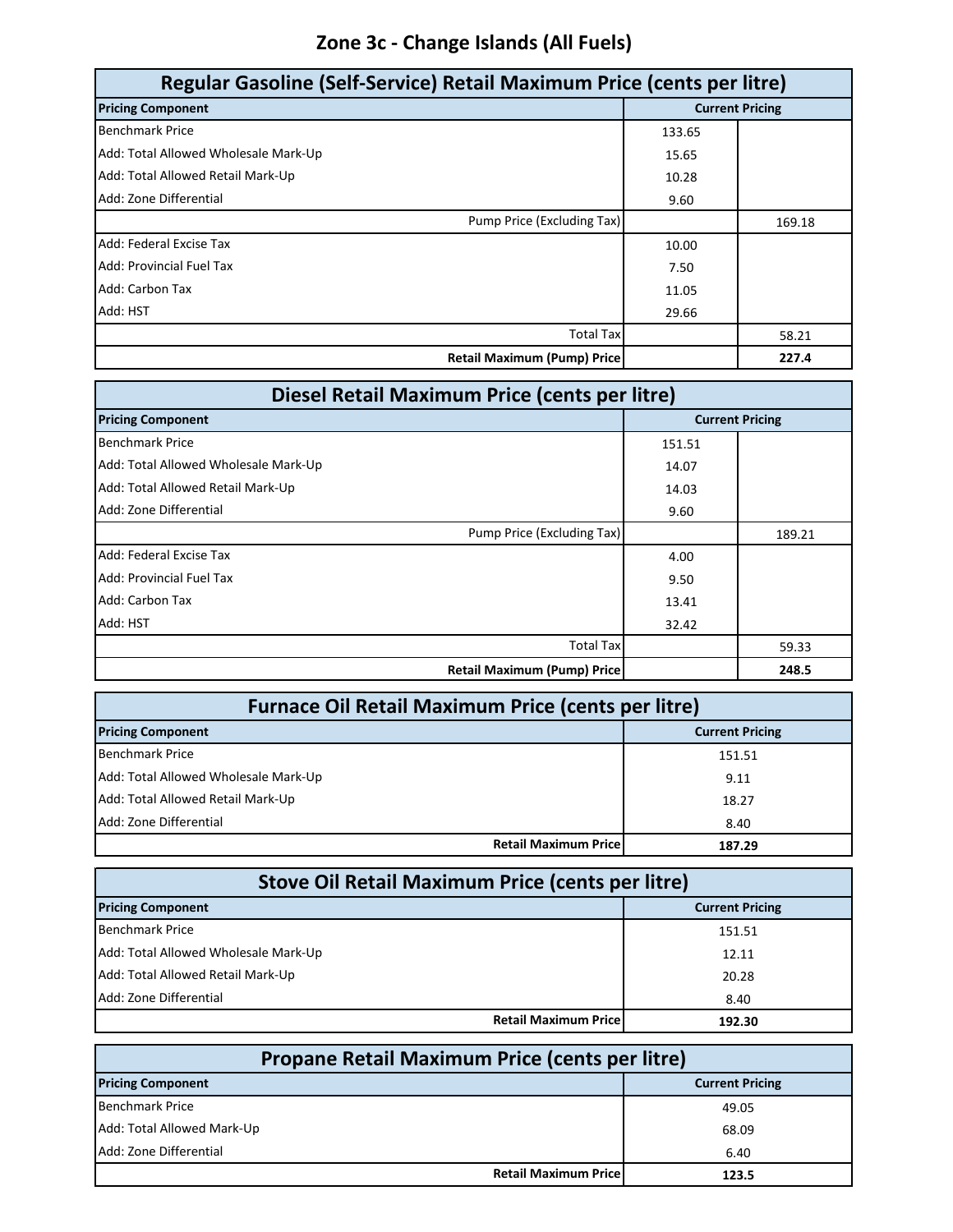### **Zone 4 - Connaigre Peninsula (All Fuels)**

| Regular Gasoline (Self-Service) Retail Maximum Price (cents per litre) |        |                        |
|------------------------------------------------------------------------|--------|------------------------|
| <b>Pricing Component</b>                                               |        | <b>Current Pricing</b> |
| <b>Benchmark Price</b>                                                 | 133.65 |                        |
| Add: Total Allowed Wholesale Mark-Up                                   | 15.65  |                        |
| Add: Total Allowed Retail Mark-Up                                      | 10.28  |                        |
| Add: Zone Differential                                                 | 5.12   |                        |
| Pump Price (Excluding Tax)                                             |        | 164.70                 |
| Add: Federal Excise Tax                                                | 10.00  |                        |
| <b>Add: Provincial Fuel Tax</b>                                        | 7.50   |                        |
| Add: Carbon Tax                                                        | 11.05  |                        |
| Add: HST                                                               | 28.99  |                        |
| <b>Total Tax</b>                                                       |        | 57.54                  |
| <b>Retail Maximum (Pump) Price</b>                                     |        | 222.2                  |

| Diesel Retail Maximum Price (cents per litre) |                        |        |
|-----------------------------------------------|------------------------|--------|
| <b>Pricing Component</b>                      | <b>Current Pricing</b> |        |
| <b>Benchmark Price</b>                        | 151.51                 |        |
| Add: Total Allowed Wholesale Mark-Up          | 14.07                  |        |
| Add: Total Allowed Retail Mark-Up             | 14.03                  |        |
| Add: Zone Differential                        | 5.12                   |        |
| Pump Price (Excluding Tax)                    |                        | 184.73 |
| Add: Federal Excise Tax                       | 4.00                   |        |
| Add: Provincial Fuel Tax                      | 9.50                   |        |
| Add: Carbon Tax                               | 13.41                  |        |
| Add: HST                                      | 31.75                  |        |
| <b>Total Tax</b>                              |                        | 58.66  |
| <b>Retail Maximum (Pump) Price</b>            |                        | 243.4  |

| <b>Furnace Oil Retail Maximum Price (cents per litre)</b> |                        |  |
|-----------------------------------------------------------|------------------------|--|
| <b>Pricing Component</b>                                  | <b>Current Pricing</b> |  |
| <b>Benchmark Price</b>                                    | 151.51                 |  |
| Add: Total Allowed Wholesale Mark-Up                      | 9.11                   |  |
| Add: Total Allowed Retail Mark-Up                         | 18.27                  |  |
| Add: Zone Differential                                    | 7.20                   |  |
| <b>Retail Maximum Pricel</b>                              | 186.09                 |  |

| <b>Stove Oil Retail Maximum Price (cents per litre)</b> |                        |  |
|---------------------------------------------------------|------------------------|--|
| <b>Pricing Component</b>                                | <b>Current Pricing</b> |  |
| <b>Benchmark Price</b>                                  | 151.51                 |  |
| Add: Total Allowed Wholesale Mark-Up                    | 12.11                  |  |
| Add: Total Allowed Retail Mark-Up                       | 20.28                  |  |
| Add: Zone Differential                                  | 7.20                   |  |
| <b>Retail Maximum Pricel</b>                            | 191.10                 |  |

| <b>Propane Retail Maximum Price (cents per litre)</b> |                        |  |
|-------------------------------------------------------|------------------------|--|
| <b>Pricing Component</b>                              | <b>Current Pricing</b> |  |
| <b>Benchmark Price</b>                                | 49.05                  |  |
| Add: Total Allowed Mark-Up                            | 63.09                  |  |
| Add: Zone Differential                                | 3.70                   |  |
| <b>Retail Maximum Price</b>                           | 115.8                  |  |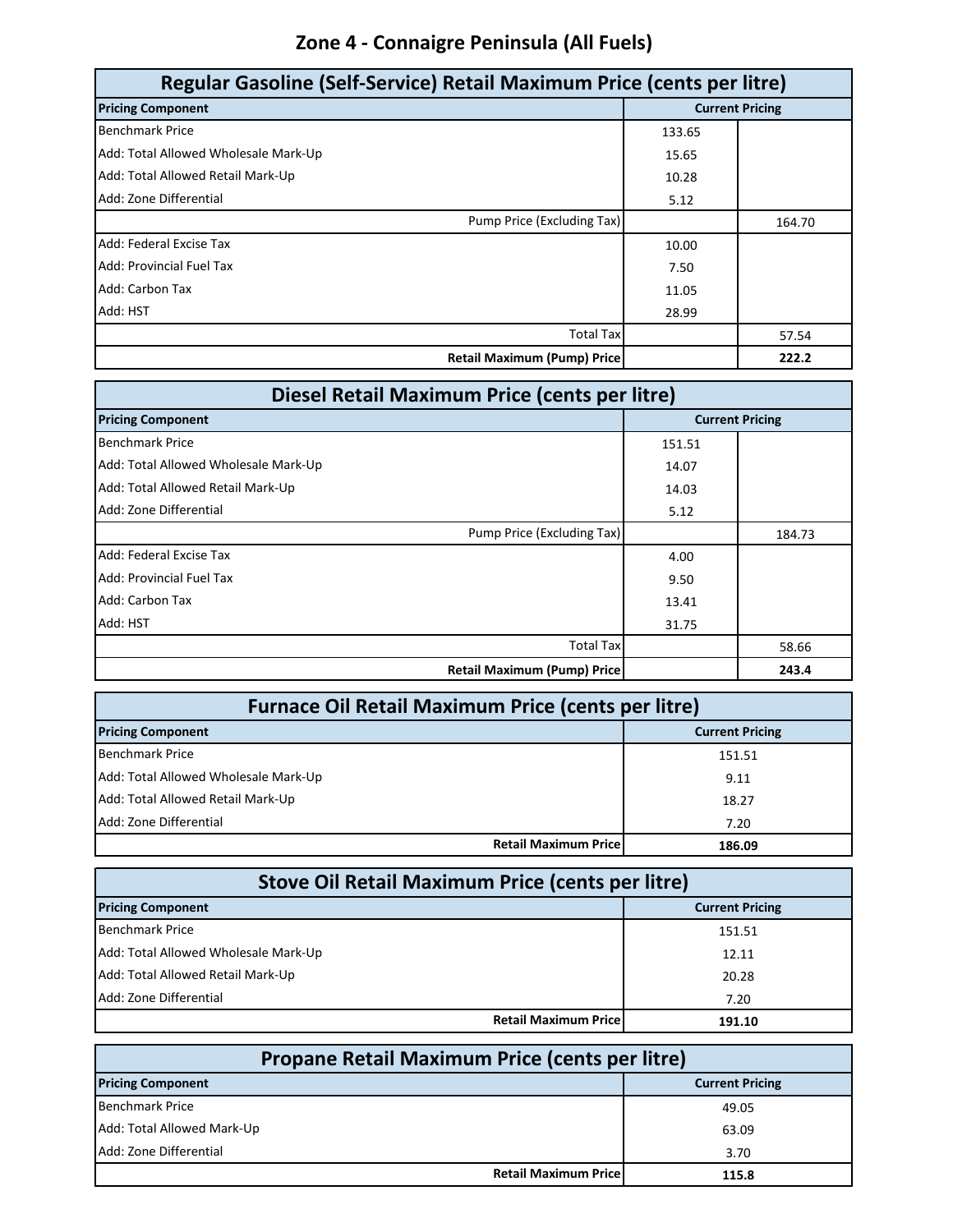# **Zone 4a - Gaultois / McCallum/ Rencontre East (All Fuels)**

| Regular Gasoline (Full-Service) Retail Maximum Price (cents per litre) |                        |        |
|------------------------------------------------------------------------|------------------------|--------|
| <b>Pricing Component</b>                                               | <b>Current Pricing</b> |        |
| <b>Benchmark Price</b>                                                 | 133.65                 |        |
| Add: Total Allowed Wholesale Mark-Up                                   | 15.65                  |        |
| Add: Total Allowed Retail Mark-Up                                      | 12.67                  |        |
| <b>Full-Serve Differential</b>                                         | 2.61                   |        |
| Add: Zone Differential                                                 | 8.09                   |        |
| Pump Price (Excluding Tax)                                             |                        | 172.67 |
| Add: Federal Excise Tax                                                | 10.00                  |        |
| <b>Add: Provincial Fuel Tax</b>                                        | 7.50                   |        |
| Add: Carbon Tax                                                        | 11.05                  |        |
| Add: HST                                                               | 30.18                  |        |
| <b>Total Tax</b>                                                       |                        | 58.73  |
| <b>Retail Maximum (Pump) Price</b>                                     |                        | 231.4  |

| Diesel Retail Maximum Price (cents per litre) |        |                        |
|-----------------------------------------------|--------|------------------------|
| <b>Pricing Component</b>                      |        | <b>Current Pricing</b> |
| <b>Benchmark Price</b>                        | 151.51 |                        |
| Add: Total Allowed Wholesale Mark-Up          | 14.07  |                        |
| Add: Total Allowed Retail Mark-Up             | 14.03  |                        |
| Add: Zone Differential                        | 8.09   |                        |
| Pump Price (Excluding Tax)                    |        | 187.70                 |
| Add: Federal Excise Tax                       | 4.00   |                        |
| Add: Provincial Fuel Tax                      | 9.50   |                        |
| Add: Carbon Tax                               | 13.41  |                        |
| Add: HST                                      | 32.19  |                        |
| <b>Total Tax</b>                              |        | 59.10                  |
| <b>Retail Maximum (Pump) Price</b>            |        | 246.8                  |

| <b>Furnace Oil Retail Maximum Price (cents per litre)</b> |                                        |  |
|-----------------------------------------------------------|----------------------------------------|--|
| <b>Pricing Component</b><br><b>Current Pricing</b>        |                                        |  |
| <b>Benchmark Price</b>                                    | 151.51                                 |  |
| Add: Total Allowed Wholesale Mark-Up                      | 11.11                                  |  |
| Add: Total Allowed Retail Mark-Up                         | 16.27                                  |  |
| Add: Zone Differential                                    | 17.30                                  |  |
|                                                           | <b>Retail Maximum Pricel</b><br>196.19 |  |

| <b>Stove Oil Retail Maximum Price (cents per litre)</b> |                                       |  |
|---------------------------------------------------------|---------------------------------------|--|
| <b>Pricing Component</b><br><b>Current Pricing</b>      |                                       |  |
| <b>Benchmark Price</b>                                  | 151.51                                |  |
| Add: Total Allowed Wholesale Mark-Up                    | 15.61                                 |  |
| Add: Total Allowed Retail Mark-Up                       | 16.78                                 |  |
| Add: Zone Differential                                  | 17.30                                 |  |
|                                                         | <b>Retail Maximum Price</b><br>201.20 |  |

| <b>Propane Retail Maximum Price (cents per litre)</b> |                              |       |
|-------------------------------------------------------|------------------------------|-------|
| <b>Pricing Component</b><br><b>Current Pricing</b>    |                              |       |
| Benchmark Price                                       |                              | 49.05 |
| Add: Total Allowed Mark-Up                            |                              | 63.09 |
| Add: Zone Differential                                |                              | 15.30 |
|                                                       | <b>Retail Maximum Pricel</b> | 127.4 |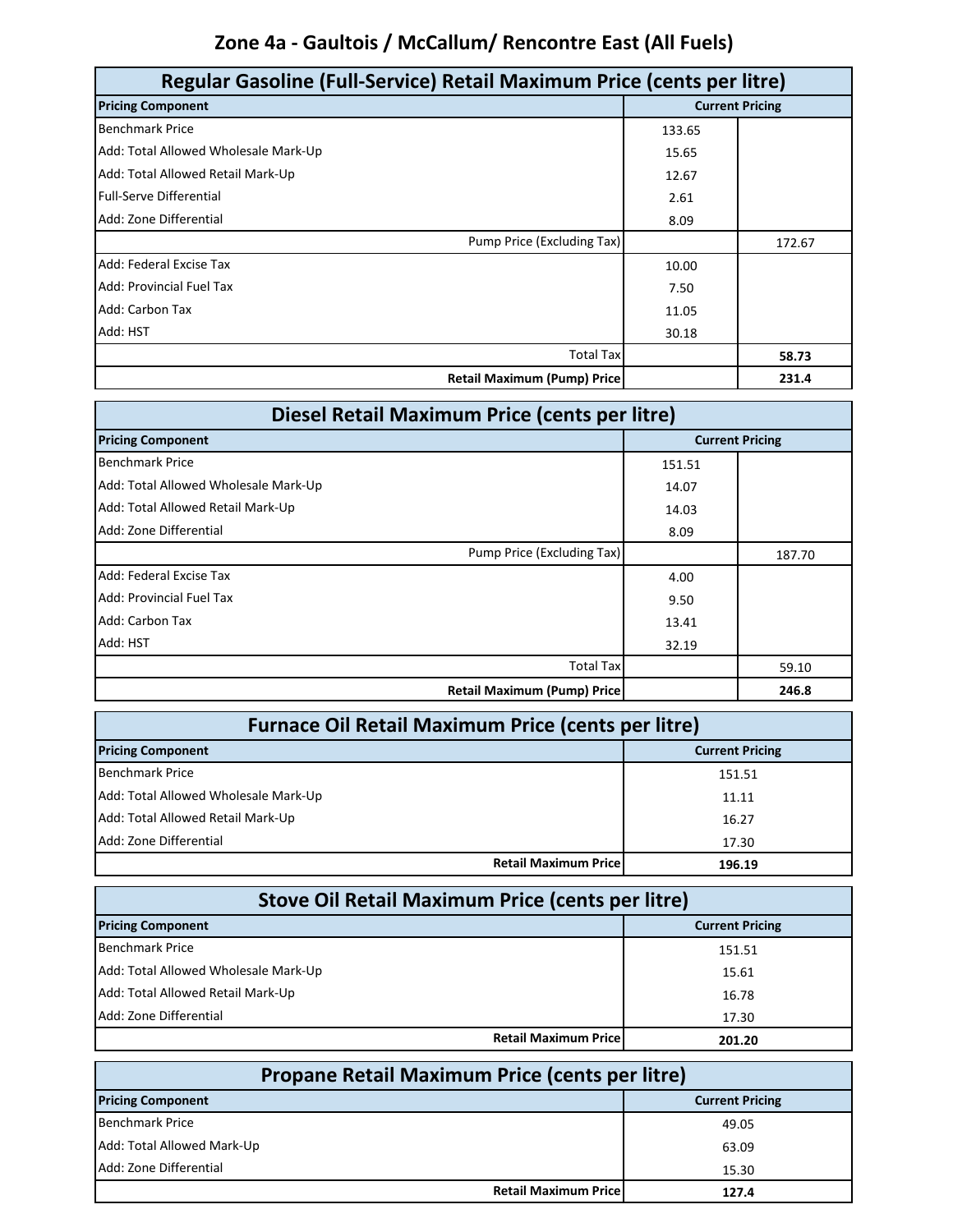# **Zone 5 - Springdale - Green Bay / Triton / Baie Verte Peninsula (All Fuels)**

| Regular Gasoline (Self-Service) Retail Maximum Price (cents per litre) |        |                        |
|------------------------------------------------------------------------|--------|------------------------|
| <b>Pricing Component</b>                                               |        | <b>Current Pricing</b> |
| <b>Benchmark Price</b>                                                 | 133.65 |                        |
| Add: Total Allowed Wholesale Mark-Up                                   | 15.65  |                        |
| Add: Total Allowed Retail Mark-Up                                      | 10.28  |                        |
| Add: Zone Differential                                                 | 3.42   |                        |
| Pump Price (Excluding Tax)                                             |        | 163.00                 |
| Add: Federal Excise Tax                                                | 10.00  |                        |
| Add: Provincial Fuel Tax                                               | 7.50   |                        |
| Add: Carbon Tax                                                        | 11.05  |                        |
| Add: HST                                                               | 28.73  |                        |
| <b>Total Tax</b>                                                       |        | 57.28                  |
| <b>Retail Maximum (Pump) Price</b>                                     |        | 220.3                  |

| Diesel Retail Maximum Price (cents per litre) |        |                        |
|-----------------------------------------------|--------|------------------------|
| <b>Pricing Component</b>                      |        | <b>Current Pricing</b> |
| <b>Benchmark Price</b>                        | 151.51 |                        |
| Add: Total Allowed Wholesale Mark-Up          | 14.07  |                        |
| Add: Total Allowed Retail Mark-Up             | 14.03  |                        |
| Add: Zone Differential                        | 3.42   |                        |
| Pump Price (Excluding Tax)                    |        | 183.03                 |
| Add: Federal Excise Tax                       | 4.00   |                        |
| Add: Provincial Fuel Tax                      | 9.50   |                        |
| Add: Carbon Tax                               | 13.41  |                        |
| Add: HST                                      | 31.49  |                        |
| <b>Total Tax</b>                              |        | 58.40                  |
| <b>Retail Maximum (Pump) Price</b>            |        | 241.4                  |

| <b>Furnace Oil Retail Maximum Price (cents per litre)</b> |                                       |  |
|-----------------------------------------------------------|---------------------------------------|--|
| <b>Current Pricing</b><br><b>Pricing Component</b>        |                                       |  |
| <b>Benchmark Price</b>                                    | 151.51                                |  |
| Add: Total Allowed Wholesale Mark-Up                      | 9.11                                  |  |
| Add: Total Allowed Retail Mark-Up                         | 18.27                                 |  |
| Add: Zone Differential                                    | 4.50                                  |  |
|                                                           | <b>Retail Maximum Price</b><br>183.39 |  |

| <b>Stove Oil Retail Maximum Price (cents per litre)</b> |                        |  |
|---------------------------------------------------------|------------------------|--|
| <b>Pricing Component</b>                                | <b>Current Pricing</b> |  |
| <b>Benchmark Price</b>                                  | 151.51                 |  |
| Add: Total Allowed Wholesale Mark-Up                    | 12.11                  |  |
| Add: Total Allowed Retail Mark-Up                       | 20.28                  |  |
| Add: Zone Differential                                  | 4.50                   |  |
| <b>Retail Maximum Pricel</b>                            | 188.40                 |  |

| <b>Propane Retail Maximum Price (cents per litre)</b> |       |  |  |
|-------------------------------------------------------|-------|--|--|
| <b>Pricing Component</b><br><b>Current Pricing</b>    |       |  |  |
| <b>Benchmark Price</b>                                | 49.05 |  |  |
| Add: Total Allowed Mark-Up                            | 63.09 |  |  |
| Add: Zone Differential                                | 3.50  |  |  |
| <b>Retail Maximum Price</b>                           | 115.6 |  |  |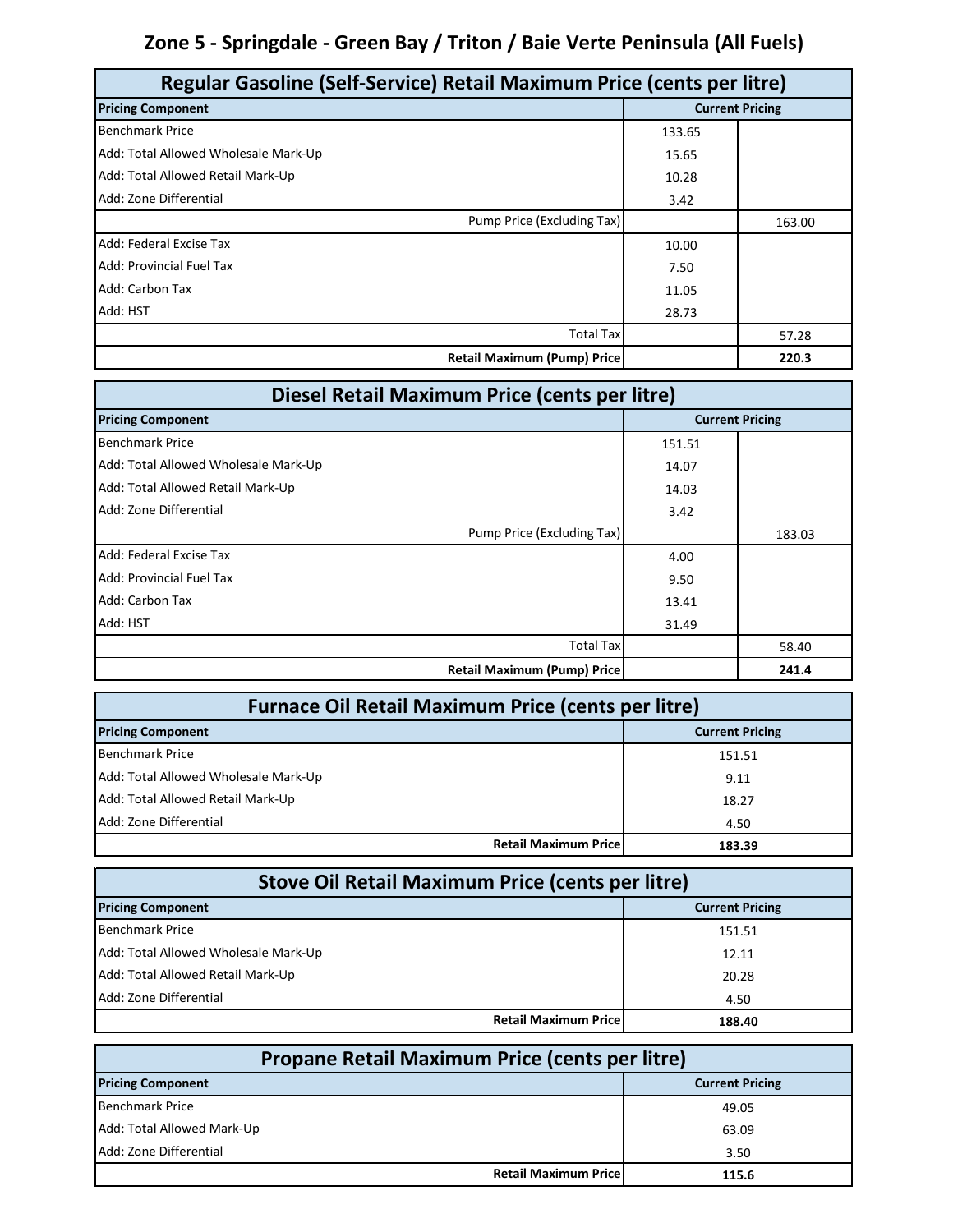# **Zone 5a - Long Island (All Fuels)**

| Regular Gasoline (Self-Service) Retail Maximum Price (cents per litre) |        |                        |
|------------------------------------------------------------------------|--------|------------------------|
| <b>Pricing Component</b>                                               |        | <b>Current Pricing</b> |
| <b>Benchmark Price</b>                                                 | 133.65 |                        |
| Add: Total Allowed Wholesale Mark-Up                                   | 15.65  |                        |
| Add: Total Allowed Retail Mark-Up                                      | 10.28  |                        |
| Add: Zone Differential                                                 | 6.97   |                        |
| Pump Price (Excluding Tax)                                             |        | 166.55                 |
| Add: Federal Excise Tax                                                | 10.00  |                        |
| Add: Provincial Fuel Tax                                               | 7.50   |                        |
| Add: Carbon Tax                                                        | 11.05  |                        |
| Add: HST                                                               | 29.27  |                        |
| <b>Total Tax</b>                                                       |        | 57.82                  |
| <b>Retail Maximum (Pump) Price</b>                                     |        | 224.4                  |

| Diesel Retail Maximum Price (cents per litre) |        |                        |
|-----------------------------------------------|--------|------------------------|
| <b>Pricing Component</b>                      |        | <b>Current Pricing</b> |
| <b>Benchmark Price</b>                        | 151.51 |                        |
| Add: Total Allowed Wholesale Mark-Up          | 14.07  |                        |
| Add: Total Allowed Retail Mark-Up             | 14.03  |                        |
| Add: Zone Differential                        | 6.97   |                        |
| Pump Price (Excluding Tax)                    |        | 186.58                 |
| Add: Federal Excise Tax                       | 4.00   |                        |
| Add: Provincial Fuel Tax                      | 9.50   |                        |
| Add: Carbon Tax                               | 13.41  |                        |
| Add: HST                                      | 32.02  |                        |
| <b>Total Tax</b>                              |        | 58.93                  |
| <b>Retail Maximum (Pump) Price</b>            |        | 245.5                  |

| <b>Furnace Oil Retail Maximum Price (cents per litre)</b> |                             |        |
|-----------------------------------------------------------|-----------------------------|--------|
| <b>Pricing Component</b><br><b>Current Pricing</b>        |                             |        |
| <b>Benchmark Price</b>                                    |                             | 151.51 |
| Add: Total Allowed Wholesale Mark-Up                      |                             | 9.11   |
| Add: Total Allowed Retail Mark-Up                         |                             | 18.27  |
| Add: Zone Differential                                    |                             | 5.00   |
|                                                           | <b>Retail Maximum Price</b> | 183.89 |

| <b>Stove Oil Retail Maximum Price (cents per litre)</b> |                        |  |  |
|---------------------------------------------------------|------------------------|--|--|
| <b>Pricing Component</b>                                | <b>Current Pricing</b> |  |  |
| <b>Benchmark Price</b>                                  | 151.51                 |  |  |
| Add: Total Allowed Wholesale Mark-Up                    | 12.11                  |  |  |
| Add: Total Allowed Retail Mark-Up                       | 20.28                  |  |  |
| Add: Zone Differential                                  | 5.00                   |  |  |
| <b>Retail Maximum Pricel</b>                            | 188.90                 |  |  |

| <b>Propane Retail Maximum Price (cents per litre)</b> |       |  |  |
|-------------------------------------------------------|-------|--|--|
| <b>Pricing Component</b><br><b>Current Pricing</b>    |       |  |  |
| <b>Benchmark Price</b>                                | 49.05 |  |  |
| Add: Total Allowed Mark-Up                            | 63.09 |  |  |
| Add: Zone Differential                                | 3.00  |  |  |
| <b>Retail Maximum Price</b>                           | 115.1 |  |  |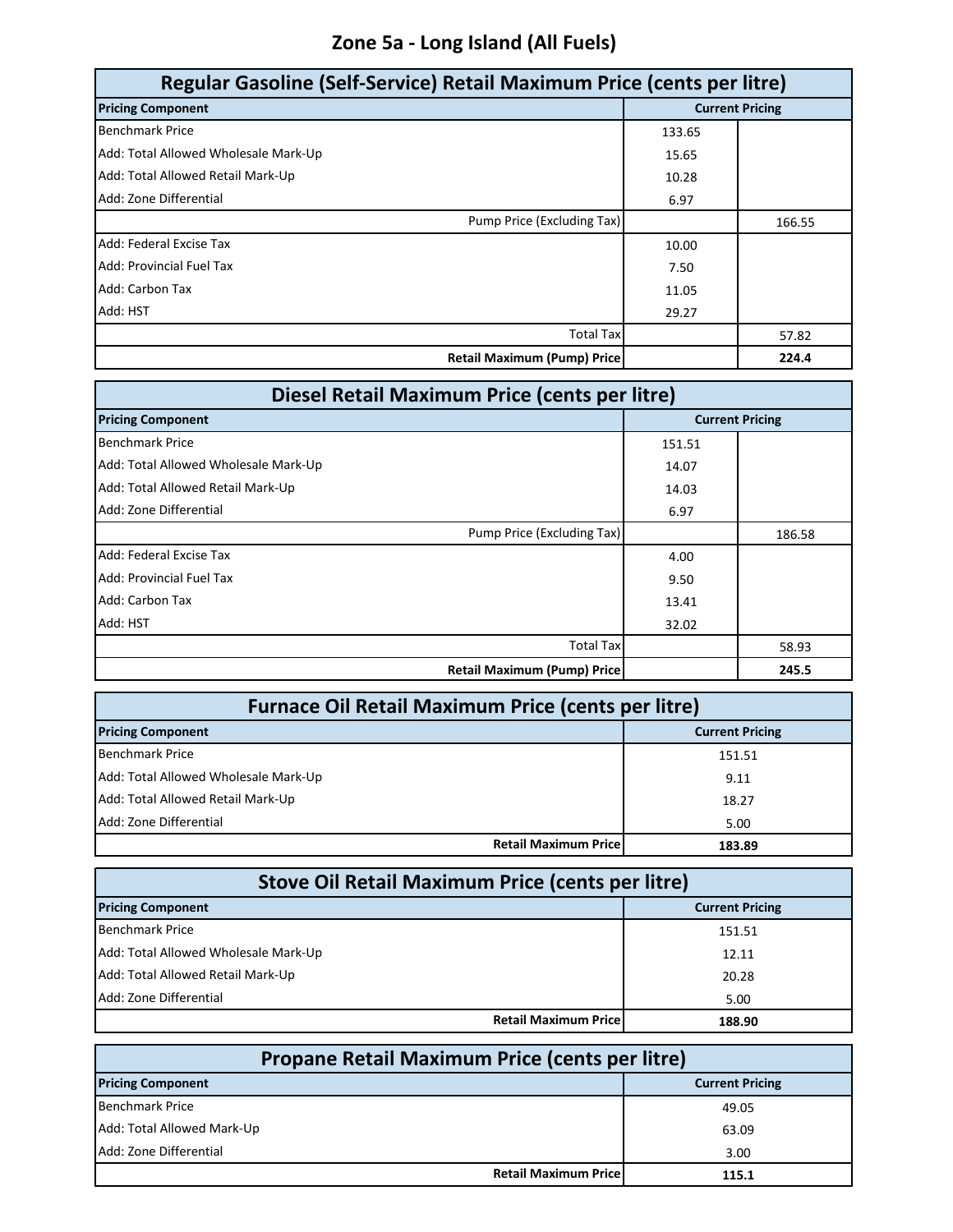### **Zone 6 - Deer Lake / Corner Brook / Bay of Islands / Gros Morne (All Fuels)**

| Regular Gasoline (Self-Service) Retail Maximum Price (cents per litre) |        |                        |
|------------------------------------------------------------------------|--------|------------------------|
| <b>Pricing Component</b>                                               |        | <b>Current Pricing</b> |
| <b>Benchmark Price</b>                                                 | 133.65 |                        |
| Add: Total Allowed Wholesale Mark-Up                                   | 15.65  |                        |
| Add: Total Allowed Retail Mark-Up                                      | 10.28  |                        |
| Add: Zone Differential                                                 | 0.62   |                        |
| Pump Price (Excluding Tax)                                             |        | 160.20                 |
| Add: Federal Excise Tax                                                | 10.00  |                        |
| Add: Provincial Fuel Tax                                               | 7.50   |                        |
| Add: Carbon Tax                                                        | 11.05  |                        |
| Add: HST                                                               | 28.31  |                        |
| <b>Total Tax</b>                                                       |        | 56.86                  |
| <b>Retail Maximum (Pump) Price</b>                                     |        | 217.1                  |

| Diesel Retail Maximum Price (cents per litre) |        |                        |
|-----------------------------------------------|--------|------------------------|
| <b>Pricing Component</b>                      |        | <b>Current Pricing</b> |
| <b>Benchmark Price</b>                        | 151.51 |                        |
| Add: Total Allowed Wholesale Mark-Up          | 14.07  |                        |
| Add: Total Allowed Retail Mark-Up             | 14.03  |                        |
| Add: Zone Differential                        | 0.62   |                        |
| Pump Price (Excluding Tax)                    |        | 180.23                 |
| Add: Federal Excise Tax                       | 4.00   |                        |
| Add: Provincial Fuel Tax                      | 9.50   |                        |
| Add: Carbon Tax                               | 13.41  |                        |
| Add: HST                                      | 31.07  |                        |
| <b>Total Tax</b>                              |        | 57.98                  |
| <b>Retail Maximum (Pump) Price</b>            |        | 238.2                  |

| <b>Furnace Oil Retail Maximum Price (cents per litre)</b> |                                       |  |
|-----------------------------------------------------------|---------------------------------------|--|
| <b>Current Pricing</b><br><b>Pricing Component</b>        |                                       |  |
| <b>Benchmark Price</b>                                    | 151.51                                |  |
| Add: Total Allowed Wholesale Mark-Up                      | 9.11                                  |  |
| Add: Total Allowed Retail Mark-Up                         | 18.27                                 |  |
| Add: Zone Differential                                    | 0.90                                  |  |
|                                                           | <b>Retail Maximum Price</b><br>179.79 |  |

| <b>Stove Oil Retail Maximum Price (cents per litre)</b> |        |  |
|---------------------------------------------------------|--------|--|
| <b>Pricing Component</b><br><b>Current Pricing</b>      |        |  |
| <b>Benchmark Price</b>                                  | 151.51 |  |
| Add: Total Allowed Wholesale Mark-Up                    | 12.11  |  |
| Add: Total Allowed Retail Mark-Up                       | 20.28  |  |
| Add: Zone Differential                                  | 0.90   |  |
| <b>Retail Maximum Pricel</b>                            | 184.80 |  |

| <b>Propane Retail Maximum Price (cents per litre)</b> |       |  |  |
|-------------------------------------------------------|-------|--|--|
| <b>Pricing Component</b><br><b>Current Pricing</b>    |       |  |  |
| <b>Benchmark Price</b>                                | 49.05 |  |  |
| Add: Total Allowed Mark-Up                            | 63.09 |  |  |
| Add: Zone Differential                                | 4.60  |  |  |
| <b>Retail Maximum Price</b>                           | 116.7 |  |  |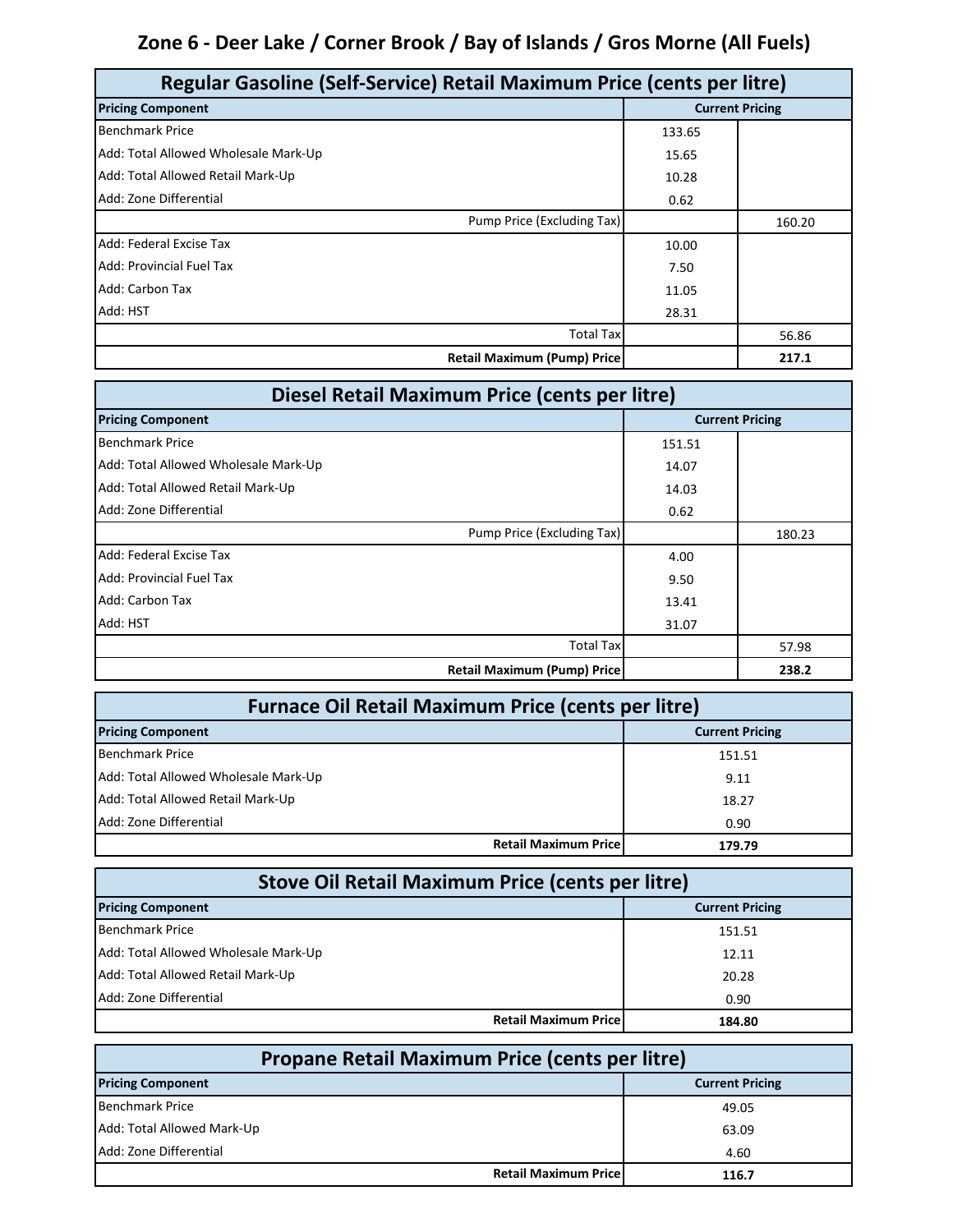### **Zone 7 - Stephenville/Port au Port/Codroy Valley/ Channel - Port aux Basques/Burgeo (Motor Fuels Only)**

| Regular Gasoline (Self-Service) Retail Maximum Price (cents per litre) |        |                        |
|------------------------------------------------------------------------|--------|------------------------|
| <b>Pricing Component</b>                                               |        | <b>Current Pricing</b> |
| <b>Benchmark Price</b>                                                 | 133.65 |                        |
| Add: Total Allowed Wholesale Mark-Up                                   | 15.65  |                        |
| Add: Total Allowed Retail Mark-Up                                      | 10.28  |                        |
| Add: Zone Differential                                                 | 1.39   |                        |
| Pump Price (Excluding Tax)                                             |        | 160.97                 |
| Add: Federal Excise Tax                                                | 10.00  |                        |
| Add: Provincial Fuel Tax                                               | 7.50   |                        |
| Add: Carbon Tax                                                        | 11.05  |                        |
| Add: HST                                                               | 28.43  |                        |
| <b>Total Tax</b>                                                       |        | 56.98                  |
| <b>Retail Maximum (Pump) Price</b>                                     |        | 218.0                  |

| Diesel Retail Maximum Price (cents per litre) |        |                        |
|-----------------------------------------------|--------|------------------------|
| <b>Pricing Component</b>                      |        | <b>Current Pricing</b> |
| <b>Benchmark Price</b>                        | 151.51 |                        |
| Add: Total Allowed Wholesale Mark-Up          | 14.07  |                        |
| Add: Total Allowed Retail Mark-Up             | 14.03  |                        |
| Add: Zone Differential                        | 1.39   |                        |
| Pump Price (Excluding Tax)                    |        | 181.00                 |
| Add: Federal Excise Tax                       | 4.00   |                        |
| Add: Provincial Fuel Tax                      | 9.50   |                        |
| Add: Carbon Tax                               | 13.41  |                        |
| Add: HST                                      | 31.19  |                        |
| <b>Total Tax</b>                              |        | 58.10                  |
| <b>Retail Maximum (Pump) Price</b>            |        | 239.1                  |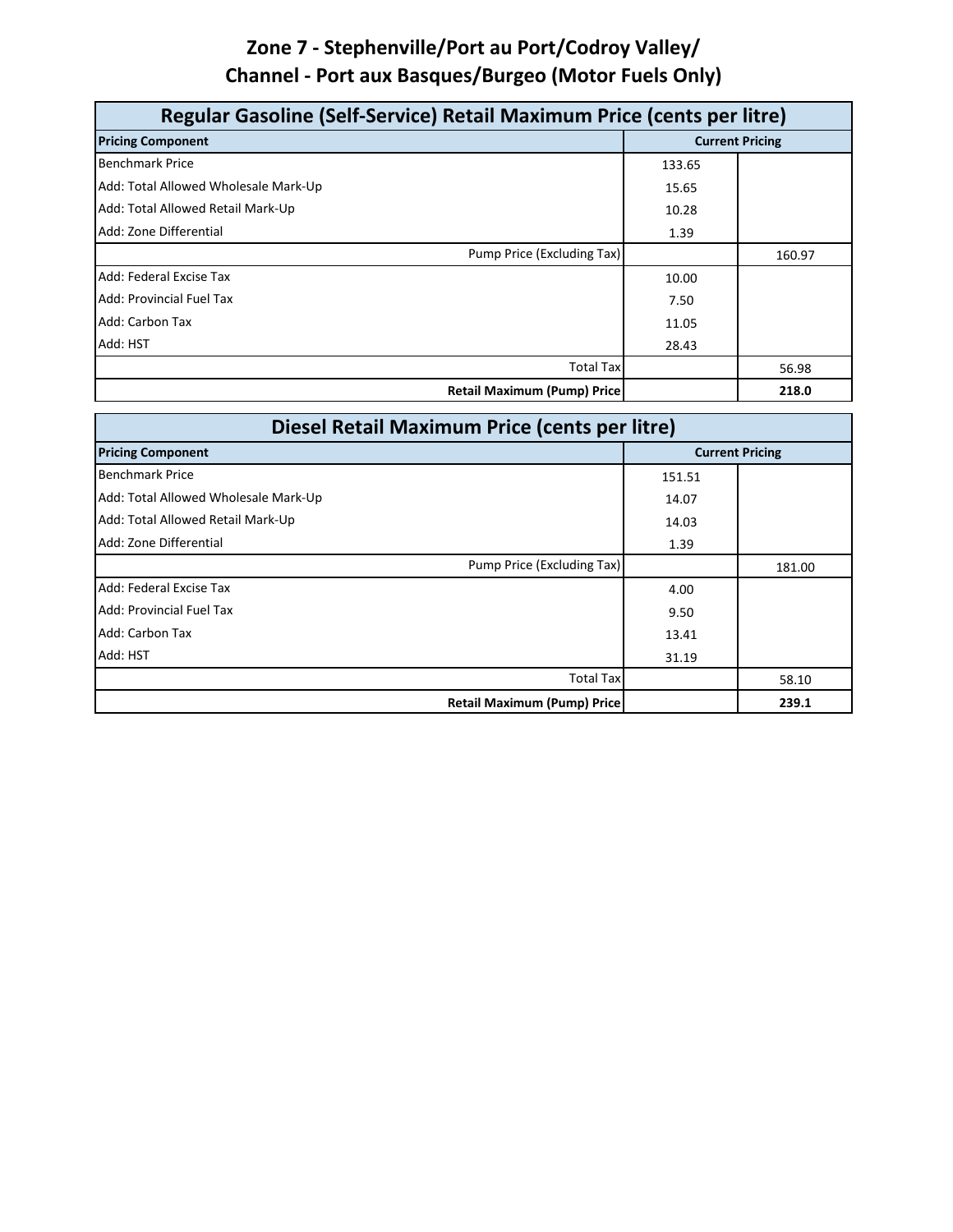#### **Zone 7a - Ramea (All Fuels)**

| Regular Gasoline (Self-Service) Retail Maximum Price (cents per litre) |        |                        |
|------------------------------------------------------------------------|--------|------------------------|
| <b>Pricing Component</b>                                               |        | <b>Current Pricing</b> |
| <b>Benchmark Price</b>                                                 | 133.65 |                        |
| Add: Total Allowed Wholesale Mark-Up                                   | 15.65  |                        |
| Add: Total Allowed Retail Mark-Up                                      | 10.28  |                        |
| Add: Zone Differential                                                 | 10.79  |                        |
| Pump Price (Excluding Tax)                                             |        | 170.37                 |
| Add: Federal Excise Tax                                                | 10.00  |                        |
| Add: Provincial Fuel Tax                                               | 7.50   |                        |
| Add: Carbon Tax                                                        | 11.05  |                        |
| Add: HST                                                               | 29.84  |                        |
| <b>Total Tax</b>                                                       |        | 58.39                  |
| <b>Retail Maximum (Pump) Price</b>                                     |        | 228.8                  |

| Diesel Retail Maximum Price (cents per litre) |        |                        |
|-----------------------------------------------|--------|------------------------|
| <b>Pricing Component</b>                      |        | <b>Current Pricing</b> |
| <b>Benchmark Price</b>                        | 151.51 |                        |
| Add: Total Allowed Wholesale Mark-Up          | 14.07  |                        |
| Add: Total Allowed Retail Mark-Up             | 14.03  |                        |
| Add: Zone Differential                        | 3.68   |                        |
| Pump Price (Excluding Tax)                    |        | 183.29                 |
| Add: Federal Excise Tax                       | 4.00   |                        |
| Add: Provincial Fuel Tax                      | 9.50   |                        |
| Add: Carbon Tax                               | 13.41  |                        |
| Add: HST                                      | 31.53  |                        |
| <b>Total Tax</b>                              |        | 58.44                  |
| <b>Retail Maximum (Pump) Price</b>            |        | 241.7                  |

| <b>Furnace Oil Retail Maximum Price (cents per litre)</b> |                                       |  |
|-----------------------------------------------------------|---------------------------------------|--|
| <b>Current Pricing</b><br><b>Pricing Component</b>        |                                       |  |
| <b>Benchmark Price</b>                                    | 151.51                                |  |
| Add: Total Allowed Wholesale Mark-Up                      | 9.11                                  |  |
| Add: Total Allowed Retail Mark-Up                         | 18.27                                 |  |
| Add: Zone Differential                                    | 10.40                                 |  |
|                                                           | <b>Retail Maximum Price</b><br>189.29 |  |

| <b>Stove Oil Retail Maximum Price (cents per litre)</b> |        |  |
|---------------------------------------------------------|--------|--|
| <b>Pricing Component</b><br><b>Current Pricing</b>      |        |  |
| <b>Benchmark Price</b>                                  | 151.51 |  |
| Add: Total Allowed Wholesale Mark-Up                    | 12.11  |  |
| Add: Total Allowed Retail Mark-Up                       | 20.28  |  |
| Add: Zone Differential                                  | 10.40  |  |
| <b>Retail Maximum Pricel</b>                            | 194.30 |  |

| <b>Propane Retail Maximum Price (cents per litre)</b> |                        |  |
|-------------------------------------------------------|------------------------|--|
| <b>Pricing Component</b>                              | <b>Current Pricing</b> |  |
| <b>Benchmark Price</b>                                | 49.05                  |  |
| Add: Total Allowed Mark-Up                            | 63.09                  |  |
| Add: Zone Differential                                | 8.40                   |  |
| <b>Retail Maximum Price</b>                           | 120.5                  |  |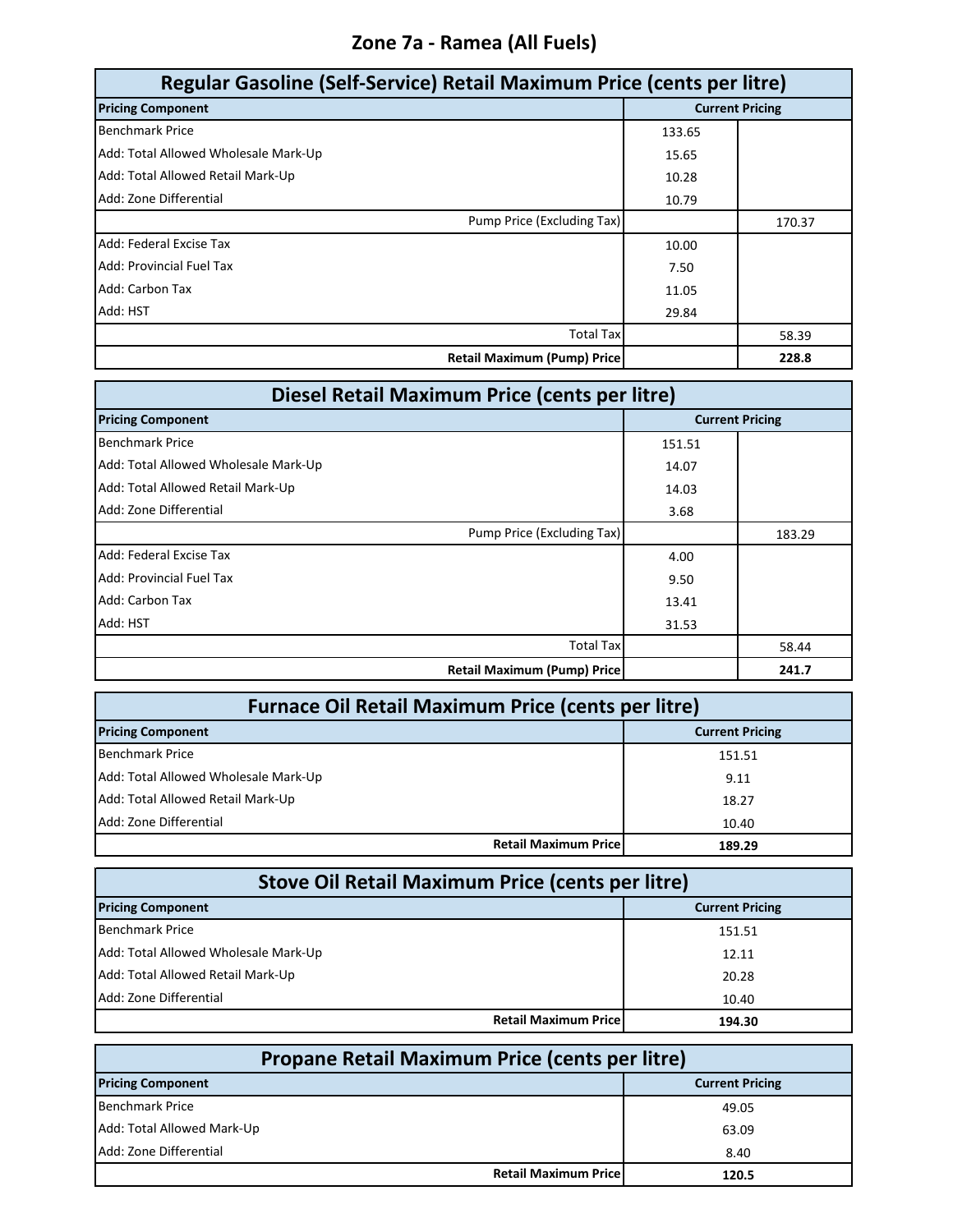# **Zone 7b - Grey River / François / Grand Bruit / La Poile (All Fuels)**

| Regular Gasoline (Full-Service) Retail Maximum Price (cents per litre) |        |                        |
|------------------------------------------------------------------------|--------|------------------------|
| <b>Pricing Component</b>                                               |        | <b>Current Pricing</b> |
| <b>Benchmark Price</b>                                                 | 133.65 |                        |
| Add: Total Allowed Wholesale Mark-Up                                   | 15.65  |                        |
| Add: Total Allowed Retail Mark-Up                                      | 12.67  |                        |
| <b>Full-Serve Differential</b>                                         | 2.61   |                        |
| Add: Zone Differential                                                 | 12.06  |                        |
| Pump Price (Excluding Tax)                                             |        | 176.64                 |
| Add: Federal Excise Tax                                                | 10.00  |                        |
| <b>Add: Provincial Fuel Tax</b>                                        | 7.50   |                        |
| Add: Carbon Tax                                                        | 11.05  |                        |
| Add: HST                                                               | 30.78  |                        |
| Total Tax                                                              |        | 59.33                  |
| <b>Retail Maximum (Pump) Price</b>                                     |        | 236.0                  |

| Diesel Retail Maximum Price (cents per litre) |        |                        |
|-----------------------------------------------|--------|------------------------|
| <b>Pricing Component</b>                      |        | <b>Current Pricing</b> |
| <b>Benchmark Price</b>                        | 151.51 |                        |
| Add: Total Allowed Wholesale Mark-Up          | 14.07  |                        |
| Add: Total Allowed Retail Mark-Up             | 14.03  |                        |
| Add: Zone Differential                        | 9.60   |                        |
| Pump Price (Excluding Tax)                    |        | 189.21                 |
| Add: Federal Excise Tax                       | 4.00   |                        |
| <b>Add: Provincial Fuel Tax</b>               | 9.50   |                        |
| Add: Carbon Tax                               | 13.41  |                        |
| Add: HST                                      | 32.42  |                        |
| <b>Total Tax</b>                              |        | 59.33                  |
| <b>Retail Maximum (Pump) Price</b>            |        | 248.5                  |

| <b>Furnace Oil Retail Maximum Price (cents per litre)</b> |                              |                        |
|-----------------------------------------------------------|------------------------------|------------------------|
| <b>Pricing Component</b>                                  |                              | <b>Current Pricing</b> |
| <b>Benchmark Price</b>                                    |                              | 151.51                 |
| Add: Total Allowed Wholesale Mark-Up                      |                              | 11.11                  |
| Add: Total Allowed Retail Mark-Up                         |                              | 16.27                  |
| Add: Zone Differential                                    |                              | 16.50                  |
|                                                           | <b>Retail Maximum Pricel</b> | 195.39                 |

| <b>Stove Oil Retail Maximum Price (cents per litre)</b> |                        |  |
|---------------------------------------------------------|------------------------|--|
| <b>Pricing Component</b>                                | <b>Current Pricing</b> |  |
| <b>Benchmark Price</b>                                  | 151.51                 |  |
| Add: Total Allowed Wholesale Mark-Up                    | 15.61                  |  |
| Add: Total Allowed Retail Mark-Up                       | 16.78                  |  |
| Add: Zone Differential                                  | 16.50                  |  |
| <b>Retail Maximum Price</b>                             | 200.40                 |  |

| Propane Retail Maximum Price (cents per litre) |                              |                        |
|------------------------------------------------|------------------------------|------------------------|
| <b>Pricing Component</b>                       |                              | <b>Current Pricing</b> |
| <b>Benchmark Price</b>                         |                              | 49.05                  |
| Add: Total Allowed Mark-Up                     |                              | 63.09                  |
| Add: Zone Differential                         |                              | 14.50                  |
|                                                | <b>Retail Maximum Pricel</b> | 126.6                  |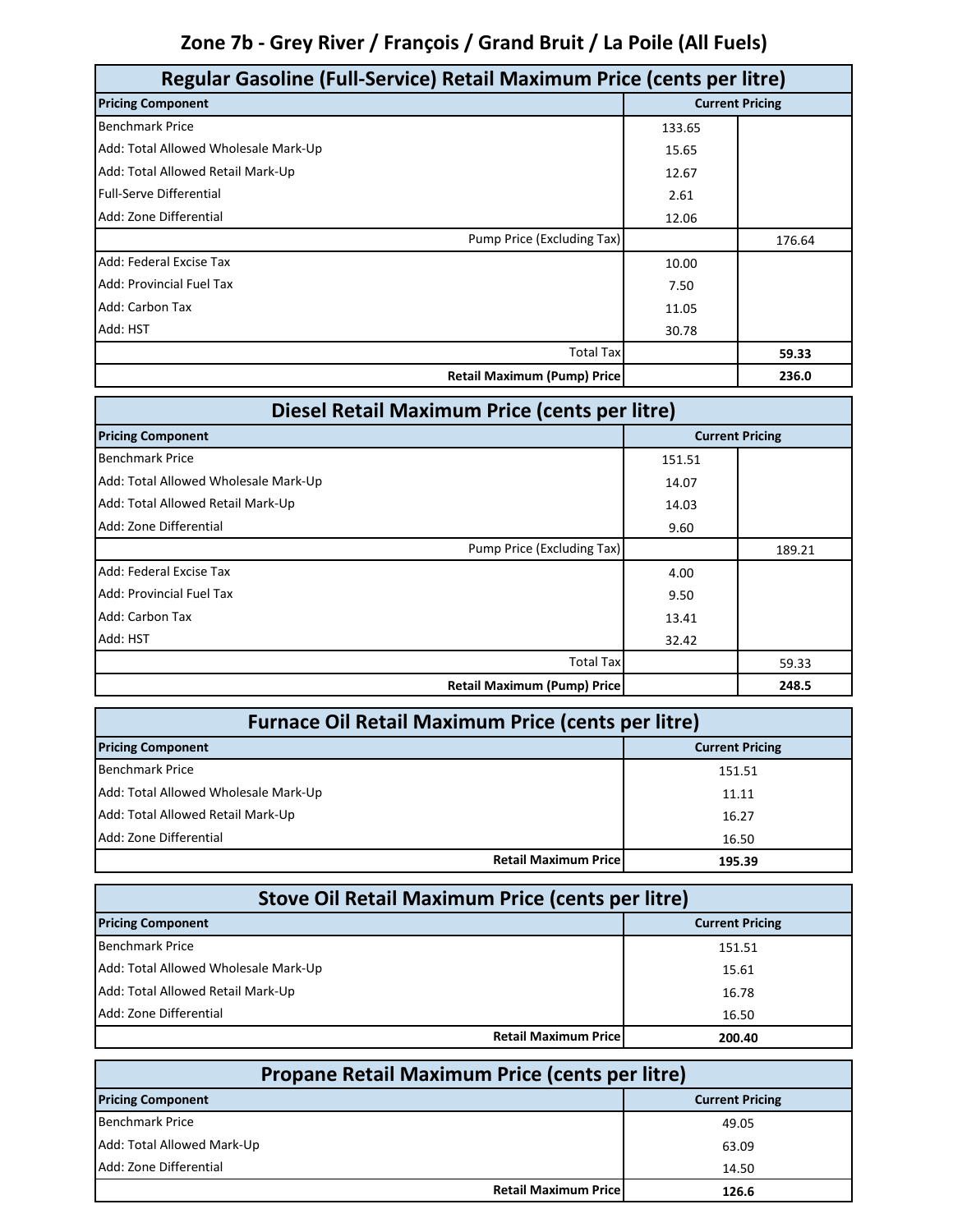#### **Zone 7W - Stephenville / Port au Port / Codroy Valley / Channel - Port aux Basque (Heating Fuels Only)**

| <b>Furnace Oil Retail Maximum Price (cents per litre)</b> |                        |  |
|-----------------------------------------------------------|------------------------|--|
| <b>Pricing Component</b>                                  | <b>Current Pricing</b> |  |
| <b>Benchmark Price</b>                                    | 151.51                 |  |
| Add: Total Allowed Wholesale Mark-Up                      | 9.11                   |  |
| Add: Total Allowed Retail Mark-Up                         | 18.27                  |  |
| Add: Zone Differential                                    | 4.30                   |  |
| <b>Retail Maximum Price</b>                               | 183.19                 |  |

| <b>Stove Oil Retail Maximum Price (cents per litre)</b> |                        |  |
|---------------------------------------------------------|------------------------|--|
| <b>Pricing Component</b>                                | <b>Current Pricing</b> |  |
| <b>Benchmark Price</b>                                  | 151.5                  |  |
| Add: Total Allowed Wholesale Mark-Up                    | 12.11                  |  |
| Add: Total Allowed Retail Mark-Up                       | 20.28                  |  |
| Add: Zone Differential                                  | 4.30                   |  |
| <b>Retail Maximum Pricel</b>                            | 188.20                 |  |

| Propane Retail Maximum Price (cents per litre) |                        |  |
|------------------------------------------------|------------------------|--|
| <b>Pricing Component</b>                       | <b>Current Pricing</b> |  |
| <b>Benchmark Price</b>                         | 49.05                  |  |
| Add: Total Allowed Mark-Up                     | 63.09                  |  |
| Add: Zone Differential                         | 5.90                   |  |
| <b>Retail Maximum Pricel</b>                   | 118.0                  |  |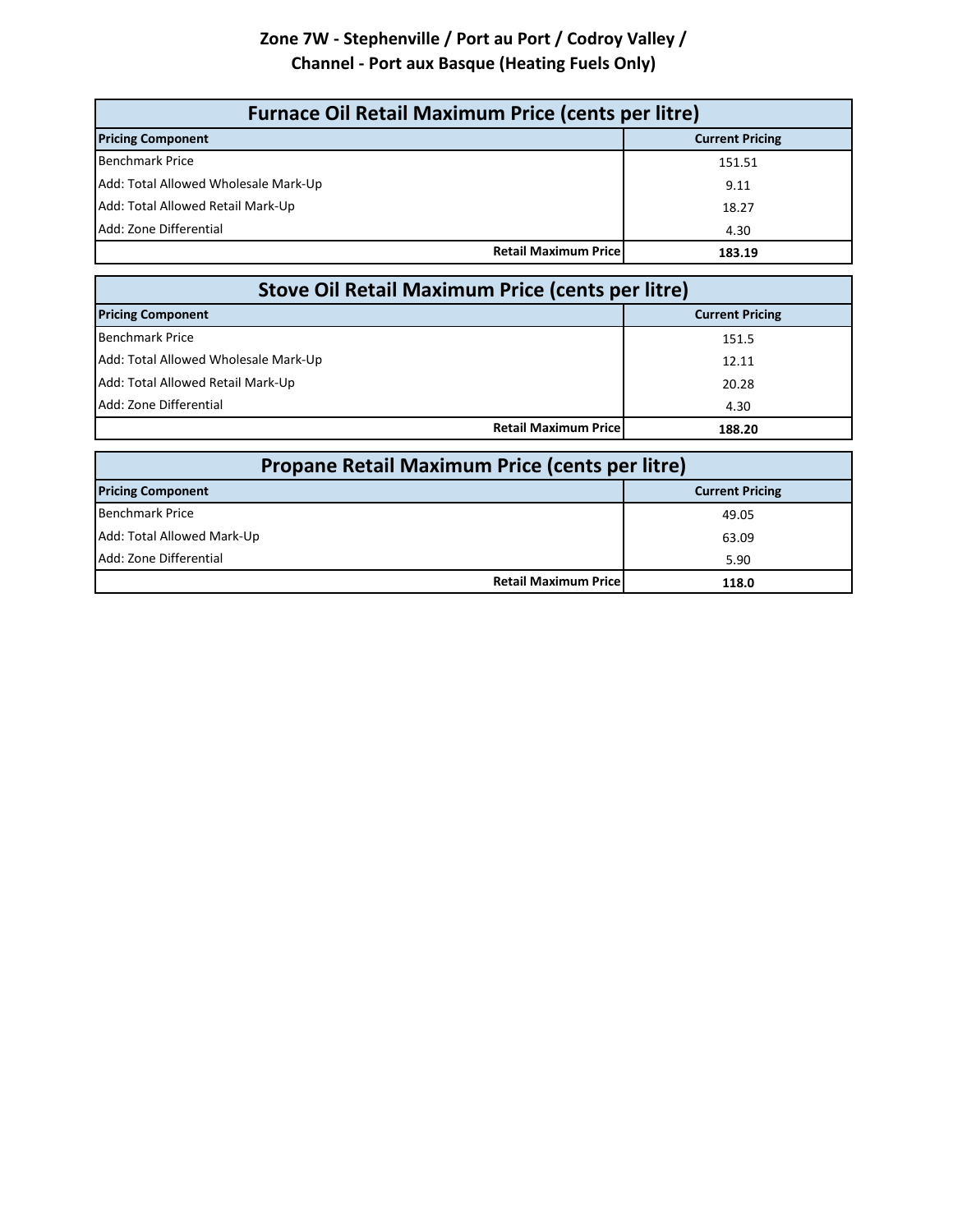# **Zone 7SE - Burgeo (Heating Fuels Only) (All Fuels)**

| <b>Furnace Oil Retail Maximum Price (cents per litre)</b> |                        |  |
|-----------------------------------------------------------|------------------------|--|
| <b>Pricing Component</b>                                  | <b>Current Pricing</b> |  |
| <b>Benchmark Price</b>                                    | 151.51                 |  |
| Add: Total Allowed Wholesale Mark-Up                      | 9.11                   |  |
| Add: Total Allowed Retail Mark-Up                         | 18.27                  |  |
| Add: Zone Differential                                    | 6.80                   |  |
| <b>Retail Maximum Pricel</b>                              | 185.69                 |  |

| <b>Stove Oil Retail Maximum Price (cents per litre)</b> |                        |  |
|---------------------------------------------------------|------------------------|--|
| <b>Pricing Component</b>                                | <b>Current Pricing</b> |  |
| <b>Benchmark Price</b>                                  | 151.51                 |  |
| Add: Total Allowed Wholesale Mark-Up                    | 12.11                  |  |
| Add: Total Allowed Retail Mark-Up                       | 20.28                  |  |
| Add: Zone Differential                                  | 6.80                   |  |
| <b>Retail Maximum Pricel</b>                            | 190.70                 |  |

| Propane Retail Maximum Price (cents per litre) |                              |                        |
|------------------------------------------------|------------------------------|------------------------|
| <b>Pricing Component</b>                       |                              | <b>Current Pricing</b> |
| <b>Benchmark Price</b>                         |                              | 49.05                  |
| Add: Total Allowed Mark-Up                     |                              | 63.09                  |
| Add: Zone Differential                         |                              | 5.90                   |
|                                                | <b>Retail Maximum Pricel</b> | 118.0                  |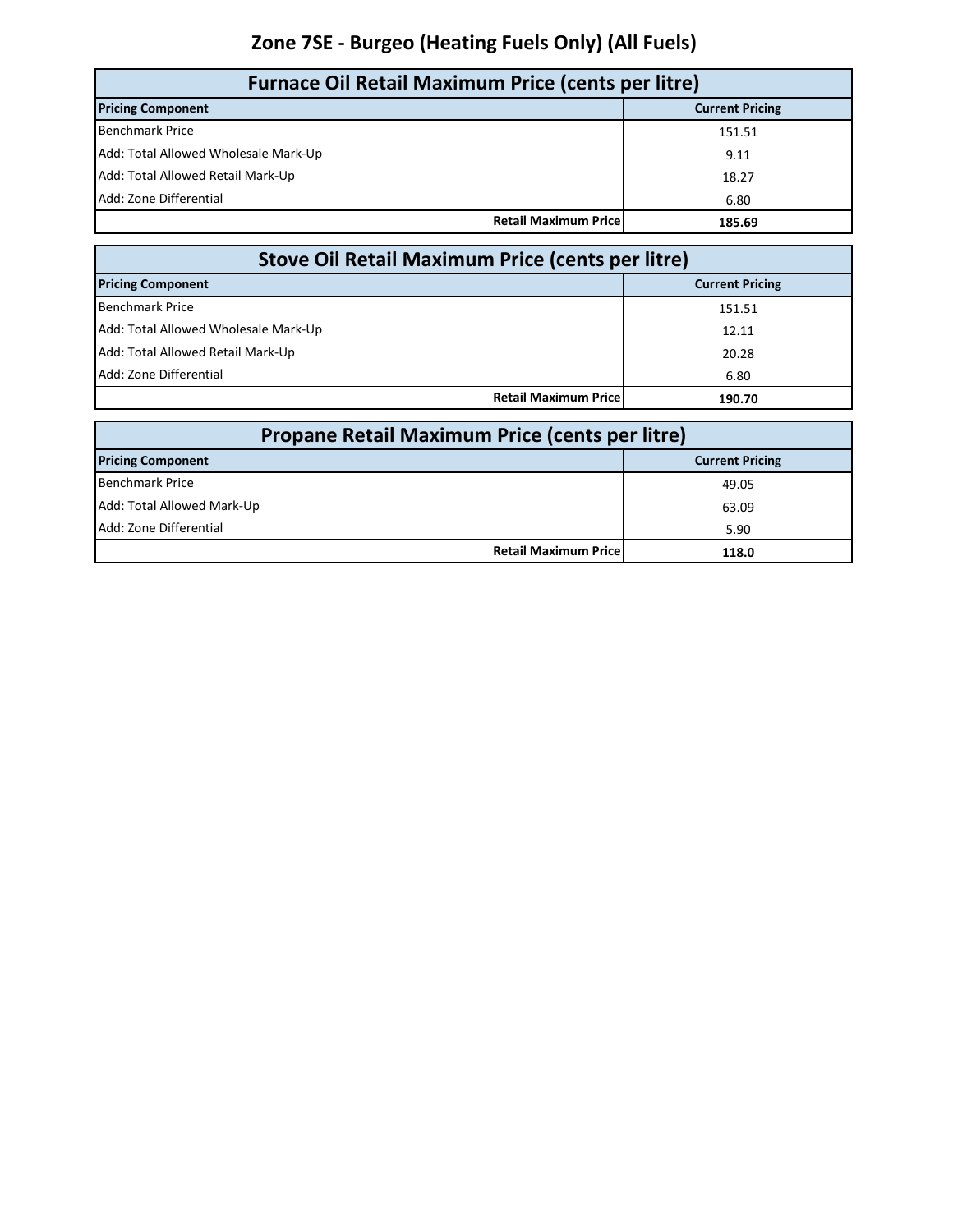### **Zone 8 - Northern Peninsula - Gros Morne National Park to Bellburns (All Fuels)**

| Regular Gasoline (Self-Service) Retail Maximum Price (cents per litre) |        |                        |  |
|------------------------------------------------------------------------|--------|------------------------|--|
| <b>Pricing Component</b>                                               |        | <b>Current Pricing</b> |  |
| <b>Benchmark Price</b>                                                 | 133.65 |                        |  |
| Add: Total Allowed Wholesale Mark-Up                                   | 15.65  |                        |  |
| Add: Total Allowed Retail Mark-Up                                      | 10.28  |                        |  |
| Add: Zone Differential                                                 | 1.55   |                        |  |
| Pump Price (Excluding Tax)                                             |        | 161.13                 |  |
| Add: Federal Excise Tax                                                | 10.00  |                        |  |
| Add: Provincial Fuel Tax                                               | 7.50   |                        |  |
| Add: Carbon Tax                                                        | 11.05  |                        |  |
| Add: HST                                                               | 28.45  |                        |  |
| <b>Total Tax</b>                                                       |        | 57.00                  |  |
| <b>Retail Maximum (Pump) Price</b>                                     |        | 218.1                  |  |

| Diesel Retail Maximum Price (cents per litre) |                        |        |
|-----------------------------------------------|------------------------|--------|
| <b>Pricing Component</b>                      | <b>Current Pricing</b> |        |
| <b>Benchmark Price</b>                        | 151.51                 |        |
| Add: Total Allowed Wholesale Mark-Up          | 14.07                  |        |
| Add: Total Allowed Retail Mark-Up             | 14.03                  |        |
| Add: Zone Differential                        | 1.55                   |        |
| Pump Price (Excluding Tax)                    |                        | 181.16 |
| Add: Federal Excise Tax                       | 4.00                   |        |
| Add: Provincial Fuel Tax                      | 9.50                   |        |
| Add: Carbon Tax                               | 13.41                  |        |
| Add: HST                                      | 31.21                  |        |
| <b>Total Tax</b>                              |                        | 58.12  |
| <b>Retail Maximum (Pump) Price</b>            |                        | 239.3  |

| <b>Furnace Oil Retail Maximum Price (cents per litre)</b> |                        |  |
|-----------------------------------------------------------|------------------------|--|
| <b>Pricing Component</b>                                  | <b>Current Pricing</b> |  |
| <b>Benchmark Price</b>                                    | 151.51                 |  |
| Add: Total Allowed Wholesale Mark-Up                      | 9.11                   |  |
| Add: Total Allowed Retail Mark-Up                         | 18.27                  |  |
| Add: Zone Differential                                    | 1.90                   |  |
| <b>Retail Maximum Price</b>                               | 180.79                 |  |

| <b>Stove Oil Retail Maximum Price (cents per litre)</b> |                        |  |
|---------------------------------------------------------|------------------------|--|
| <b>Pricing Component</b>                                | <b>Current Pricing</b> |  |
| <b>Benchmark Price</b>                                  | 151.51                 |  |
| Add: Total Allowed Wholesale Mark-Up                    | 12.11                  |  |
| Add: Total Allowed Retail Mark-Up                       | 20.28                  |  |
| Add: Zone Differential                                  | 1.90                   |  |
| <b>Retail Maximum Pricel</b>                            | 185.80                 |  |

| <b>Propane Retail Maximum Price (cents per litre)</b> |                        |  |
|-------------------------------------------------------|------------------------|--|
| <b>Pricing Component</b>                              | <b>Current Pricing</b> |  |
| <b>Benchmark Price</b>                                | 49.05                  |  |
| Add: Total Allowed Mark-Up                            | 63.09                  |  |
| Add: Zone Differential                                | 5.70                   |  |
| <b>Retail Maximum Price</b>                           | 117.8                  |  |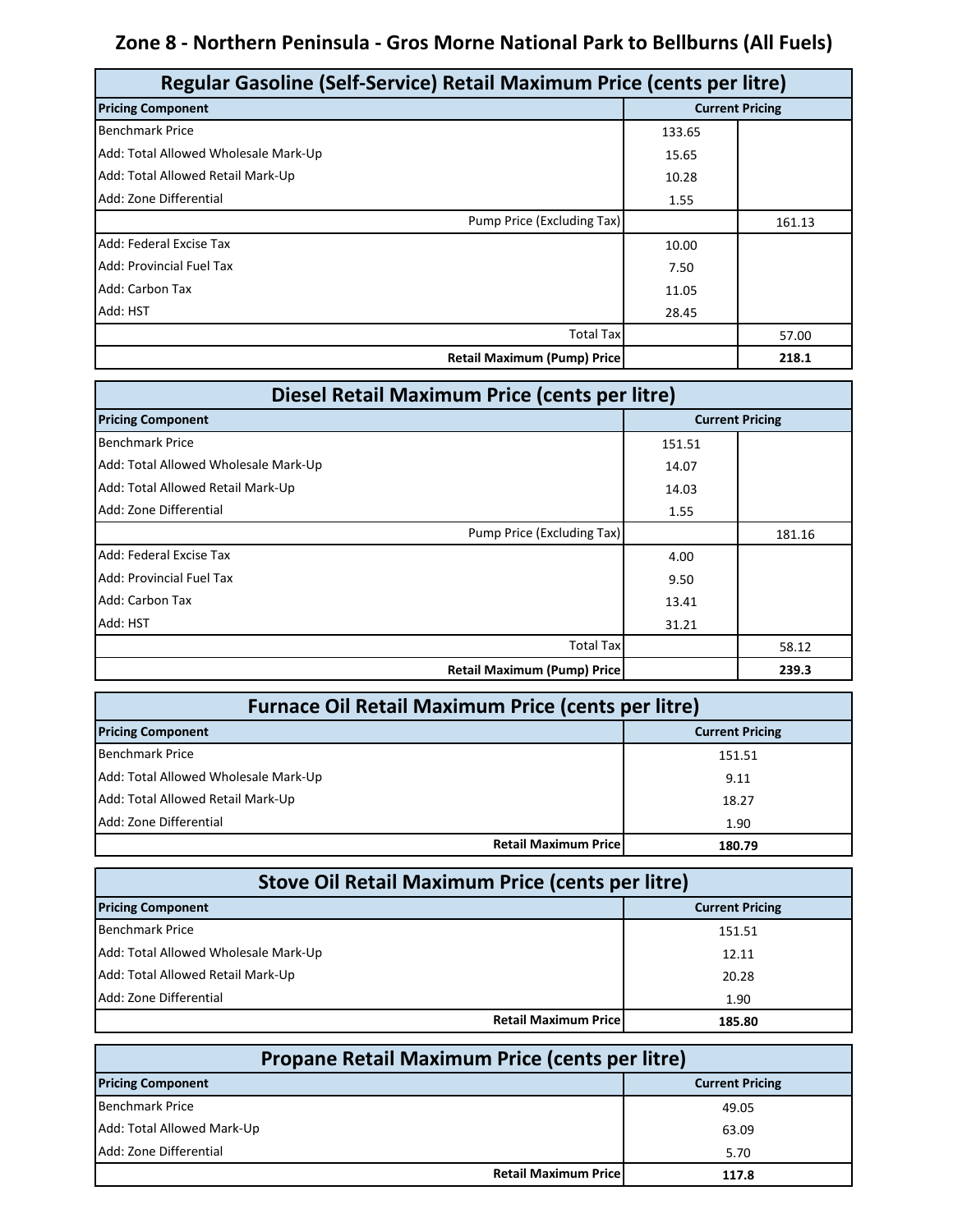# **Zone 9 - Northern Peninsula to Englee and St. Anthony (All Fuels)**

| Regular Gasoline (Self-Service) Retail Maximum Price (cents per litre) |        |                        |  |
|------------------------------------------------------------------------|--------|------------------------|--|
| <b>Pricing Component</b>                                               |        | <b>Current Pricing</b> |  |
| <b>Benchmark Price</b>                                                 | 133.65 |                        |  |
| Add: Total Allowed Wholesale Mark-Up                                   | 15.65  |                        |  |
| Add: Total Allowed Retail Mark-Up                                      | 10.28  |                        |  |
| Add: Zone Differential                                                 | 3.28   |                        |  |
| Pump Price (Excluding Tax)                                             |        | 162.86                 |  |
| Add: Federal Excise Tax                                                | 10.00  |                        |  |
| <b>Add: Provincial Fuel Tax</b>                                        | 7.50   |                        |  |
| Add: Carbon Tax                                                        | 11.05  |                        |  |
| Add: HST                                                               | 28.71  |                        |  |
| <b>Total Tax</b>                                                       |        | 57.26                  |  |
| <b>Retail Maximum (Pump) Price</b>                                     |        | 220.1                  |  |

| Diesel Retail Maximum Price (cents per litre) |                        |        |
|-----------------------------------------------|------------------------|--------|
| <b>Pricing Component</b>                      | <b>Current Pricing</b> |        |
| <b>Benchmark Price</b>                        | 151.51                 |        |
| Add: Total Allowed Wholesale Mark-Up          | 14.07                  |        |
| Add: Total Allowed Retail Mark-Up             | 14.03                  |        |
| Add: Zone Differential                        | 3.28                   |        |
| Pump Price (Excluding Tax)                    |                        | 182.89 |
| Add: Federal Excise Tax                       | 4.00                   |        |
| Add: Provincial Fuel Tax                      | 9.50                   |        |
| Add: Carbon Tax                               | 13.41                  |        |
| Add: HST                                      | 31.47                  |        |
| <b>Total Tax</b>                              |                        | 58.38  |
| <b>Retail Maximum (Pump) Price</b>            |                        | 241.3  |

| <b>Furnace Oil Retail Maximum Price (cents per litre)</b> |                        |  |
|-----------------------------------------------------------|------------------------|--|
| <b>Pricing Component</b>                                  | <b>Current Pricing</b> |  |
| <b>Benchmark Price</b>                                    | 151.51                 |  |
| Add: Total Allowed Wholesale Mark-Up                      | 9.11                   |  |
| Add: Total Allowed Retail Mark-Up                         | 18.27                  |  |
| Add: Zone Differential                                    | 6.50                   |  |
| <b>Retail Maximum Price</b>                               | 185.39                 |  |

| Stove Oil Retail Maximum Price (cents per litre) |                        |  |
|--------------------------------------------------|------------------------|--|
| <b>Pricing Component</b>                         | <b>Current Pricing</b> |  |
| <b>Benchmark Price</b>                           | 151.51                 |  |
| Add: Total Allowed Wholesale Mark-Up             | 12.11                  |  |
| Add: Total Allowed Retail Mark-Up                | 20.28                  |  |
| Add: Zone Differential                           | 6.50                   |  |
| <b>Retail Maximum Pricel</b>                     | 190.40                 |  |

| <b>Propane Retail Maximum Price (cents per litre)</b> |                        |  |
|-------------------------------------------------------|------------------------|--|
| <b>Pricing Component</b>                              | <b>Current Pricing</b> |  |
| <b>Benchmark Price</b>                                | 49.05                  |  |
| Add: Total Allowed Mark-Up                            | 63.09                  |  |
| Add: Zone Differential                                | 7.70                   |  |
| <b>Retail Maximum Price</b>                           | 119.8                  |  |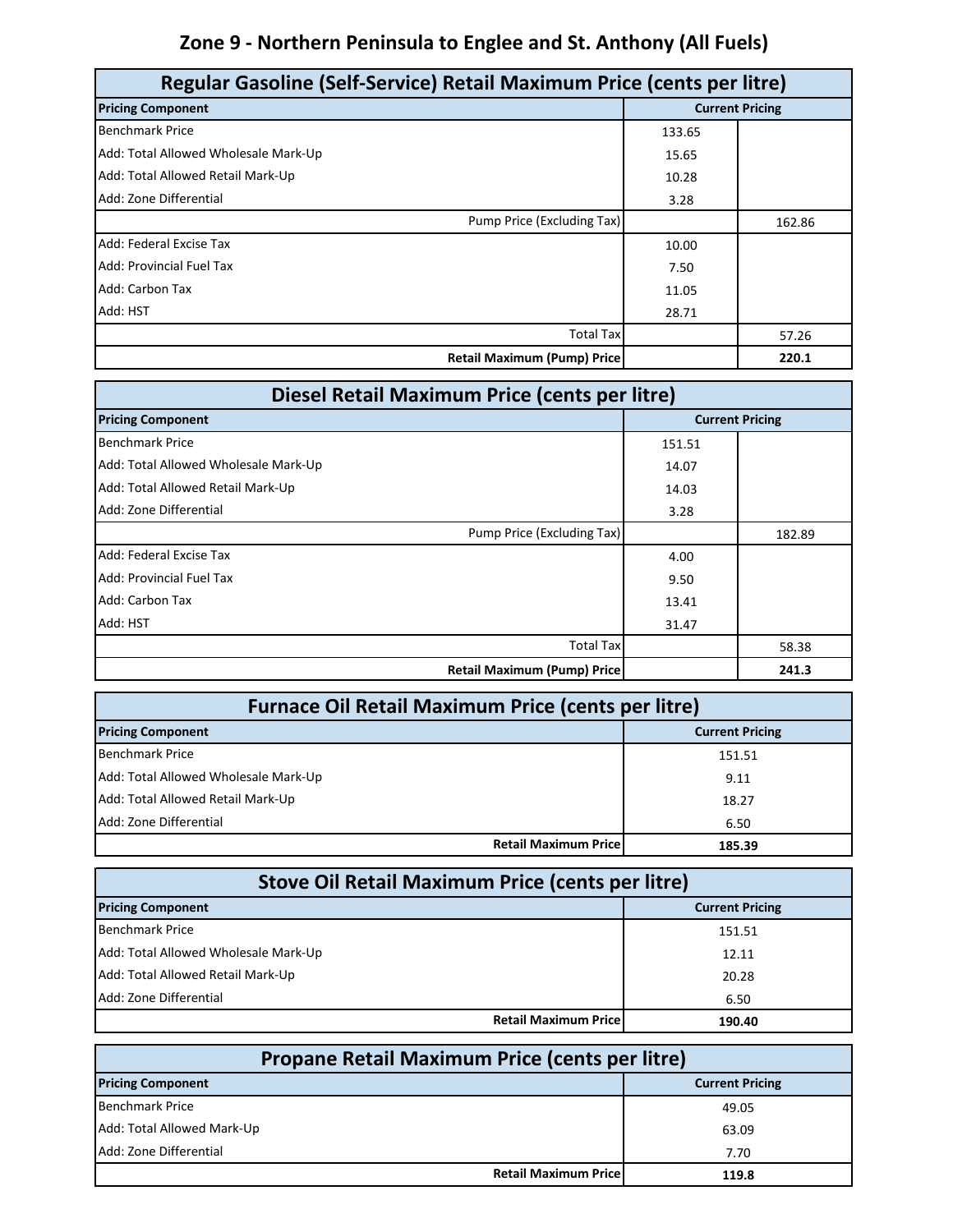# **Zone 10 - Labrador - The Straits to Red Bay (All Fuels)**

| Regular Gasoline (Self-Service) Retail Maximum Price (cents per litre) |                        |        |
|------------------------------------------------------------------------|------------------------|--------|
| <b>Pricing Component</b>                                               | <b>Current Pricing</b> |        |
| <b>Benchmark Price</b>                                                 | 137.17                 |        |
| Add: Total Allowed Wholesale Mark-Up                                   | 10.65                  |        |
| Add: Total Allowed Retail Mark-Up                                      | 10.28                  |        |
| Add: Zone Differential                                                 | 18.20                  |        |
| Pump Price (Excluding Tax)                                             |                        | 176.30 |
| Add: Federal Excise Tax                                                | 10.00                  |        |
| Add: Provincial Fuel Tax                                               | 7.50                   |        |
| Add: Carbon Tax                                                        | 11.05                  |        |
| Add: HST                                                               | 30.73                  |        |
| <b>Total Tax</b>                                                       |                        | 59.28  |
| <b>Retail Maximum (Pump) Price</b>                                     |                        | 235.6  |

| Diesel Retail Maximum Price (cents per litre) |                        |        |
|-----------------------------------------------|------------------------|--------|
| <b>Pricing Component</b>                      | <b>Current Pricing</b> |        |
| <b>Benchmark Price</b>                        | 180.95                 |        |
| Add: Total Allowed Wholesale Mark-Up          | 10.07                  |        |
| Add: Total Allowed Retail Mark-Up             | 14.03                  |        |
| Add: Zone Differential                        | 15.59                  |        |
| Pump Price (Excluding Tax)                    |                        | 220.64 |
| Add: Federal Excise Tax                       | 4.00                   |        |
| Add: Provincial Fuel Tax                      | 9.50                   |        |
| Add: Carbon Tax                               | 13.41                  |        |
| Add: HST                                      | 37.13                  |        |
| <b>Total Tax</b>                              |                        | 64.04  |
| <b>Retail Maximum (Pump) Price</b>            |                        | 284.7  |

| Stove Oil Retail Maximum Price (cents per litre)   |        |  |  |
|----------------------------------------------------|--------|--|--|
| <b>Pricing Component</b><br><b>Current Pricing</b> |        |  |  |
| <b>Benchmark Price</b>                             | 180.95 |  |  |
| Add: Total Allowed Wholesale Mark-Up               | 8.11   |  |  |
| Add: Total Allowed Retail Mark-Up                  | 20.28  |  |  |
| Add: Zone Differential                             | 18.5   |  |  |
| <b>Retail Maximum Price</b>                        | 227.84 |  |  |

| Propane Retail Maximum Price (cents per litre)     |       |  |  |
|----------------------------------------------------|-------|--|--|
| <b>Pricing Component</b><br><b>Current Pricing</b> |       |  |  |
| <b>Benchmark Price</b>                             | 49.05 |  |  |
| Add: Total Allowed Mark-Up                         | 63.09 |  |  |
| Add: Zone Differential                             | 6.50  |  |  |
| <b>Retail Maximum Price</b>                        | 118.6 |  |  |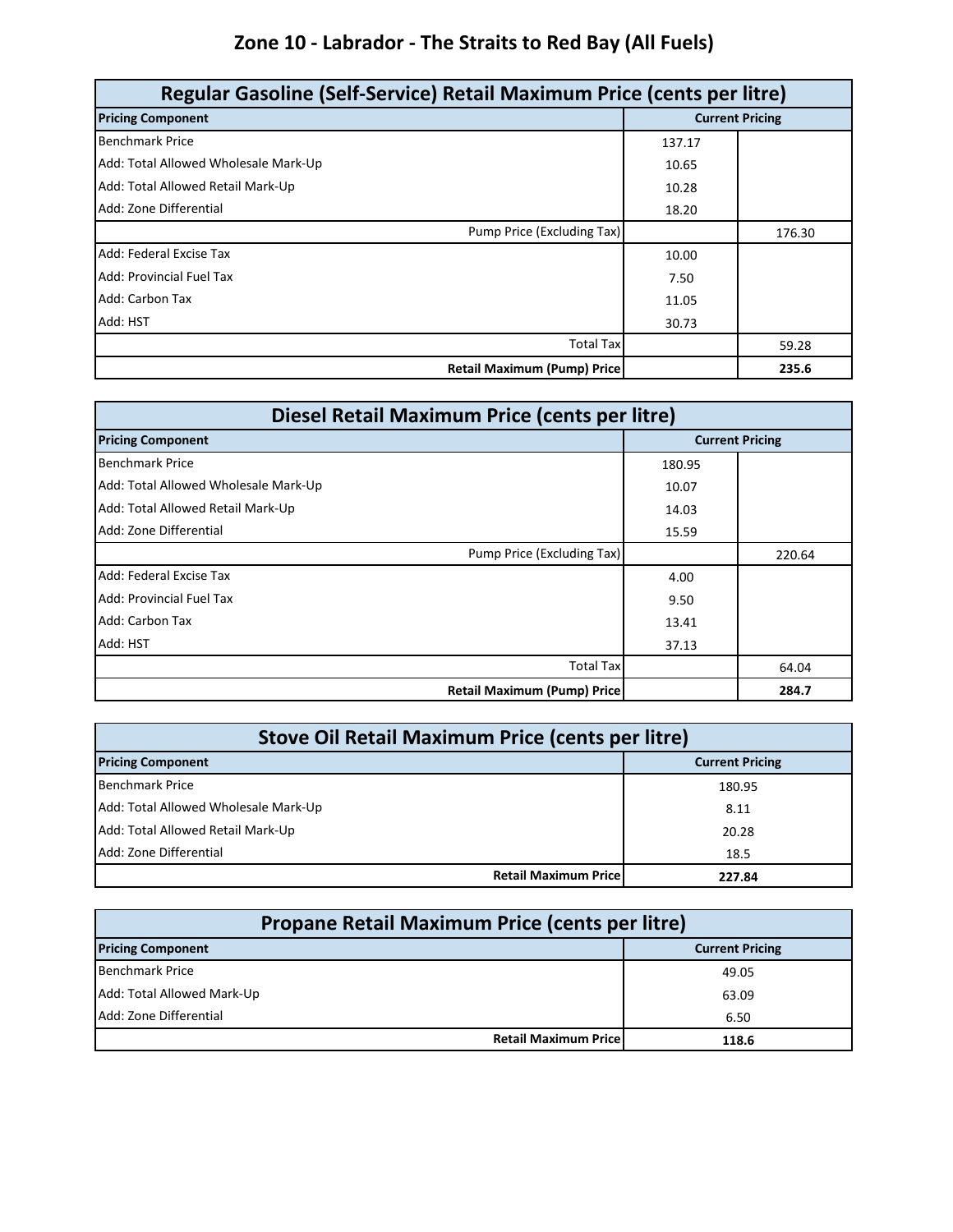# **Zone 11 - Labrador South - Lodge Bay / Cartwright (All Fuels)**

| Regular Gasoline (Self-Service) Retail Maximum Price (cents per litre) |        |                        |  |
|------------------------------------------------------------------------|--------|------------------------|--|
| <b>Pricing Component</b>                                               |        | <b>Current Pricing</b> |  |
| <b>Benchmark Price</b>                                                 | 137.17 |                        |  |
| Add: Total Allowed Wholesale Mark-Up                                   | 10.65  |                        |  |
| Add: Total Allowed Retail Mark-Up                                      | 10.28  |                        |  |
| Add: Zone Differential                                                 | 21.55  |                        |  |
| Pump Price (Excluding Tax)                                             |        | 179.65                 |  |
| Add: Federal Excise Tax                                                | 10.00  |                        |  |
| Add: Provincial Fuel Tax                                               | 7.50   |                        |  |
| Add: Carbon Tax                                                        | 11.05  |                        |  |
| Add: HST                                                               | 31.23  |                        |  |
| <b>Total Tax</b>                                                       |        | 59.78                  |  |
| <b>Retail Maximum (Pump) Price</b>                                     |        | 239.4                  |  |

| Diesel Retail Maximum Price (cents per litre) |        |                        |
|-----------------------------------------------|--------|------------------------|
| <b>Pricing Component</b>                      |        | <b>Current Pricing</b> |
| <b>Benchmark Price</b>                        | 180.95 |                        |
| Add: Total Allowed Wholesale Mark-Up          | 10.07  |                        |
| Add: Total Allowed Retail Mark-Up             | 14.03  |                        |
| Add: Zone Differential                        | 20.33  |                        |
| Pump Price (Excluding Tax)                    |        | 225.38                 |
| Add: Federal Excise Tax                       | 4.00   |                        |
| Add: Provincial Fuel Tax                      | 9.50   |                        |
| Add: Carbon Tax                               | 13.41  |                        |
| Add: HST                                      | 37.84  |                        |
| <b>Total Tax</b>                              |        | 64.75                  |
| <b>Retail Maximum (Pump) Price</b>            |        | 290.1                  |

| <b>Stove Oil Retail Maximum Price (cents per litre)</b> |                                       |  |  |
|---------------------------------------------------------|---------------------------------------|--|--|
| <b>Pricing Component</b><br><b>Current Pricing</b>      |                                       |  |  |
| <b>Benchmark Price</b>                                  | 180.95                                |  |  |
| Add: Total Allowed Wholesale Mark-Up                    | 8.11                                  |  |  |
| Add: Total Allowed Retail Mark-Up                       | 20.28                                 |  |  |
| Add: Zone Differential                                  | 19.20                                 |  |  |
|                                                         | <b>Retail Maximum Price</b><br>228.54 |  |  |

| Propane Retail Maximum Price (cents per litre)     |                                       |  |  |  |
|----------------------------------------------------|---------------------------------------|--|--|--|
| <b>Pricing Component</b><br><b>Current Pricing</b> |                                       |  |  |  |
| <b>Benchmark Price</b>                             | 49.05                                 |  |  |  |
| Add: Total Allowed Mark-Up                         | 63.09                                 |  |  |  |
| Add: Zone Differential                             | 15.20                                 |  |  |  |
|                                                    | <b>Retail Maximum Pricel</b><br>127.3 |  |  |  |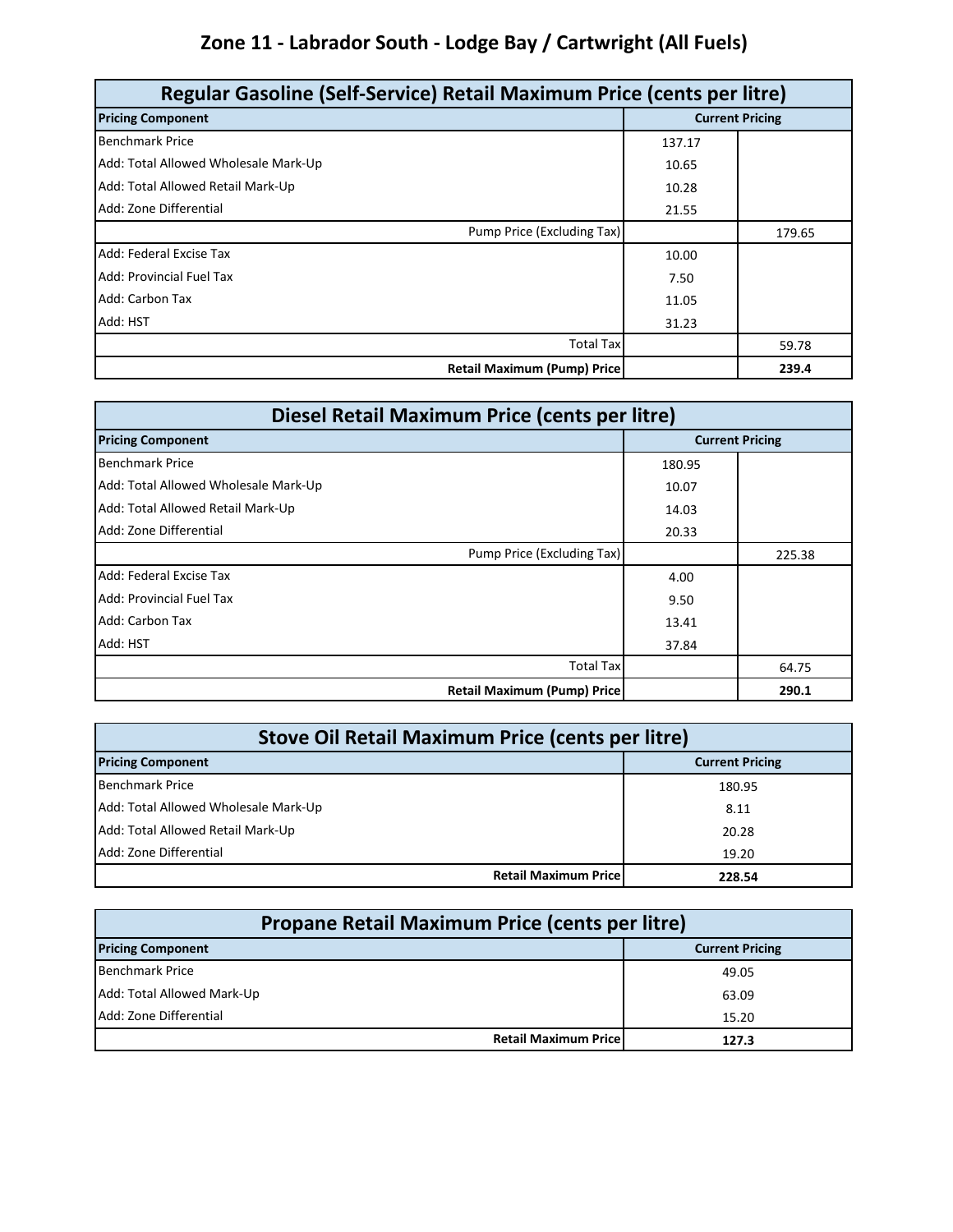# **Zone 11a - Coastal Labrador South - Tanker Supplied (All Fuels)**

| Regular Gasoline (Full-Service) Retail Maximum Price (cents per litre) |                        |        |
|------------------------------------------------------------------------|------------------------|--------|
| <b>Pricing Component</b>                                               | <b>Current Pricing</b> |        |
| <b>Benchmark Price</b>                                                 | 77.27                  |        |
| Add: Total Allowed Wholesale Mark-Up                                   | 10.65                  |        |
| Add: Total Allowed Retail Mark-Up                                      | 12.67                  |        |
| <b>Full-Serve Differential</b>                                         | 2.61                   |        |
| Add: Zone Differential                                                 | 27.81                  |        |
| Pump Price (Excluding Tax)                                             |                        | 131.01 |
| Add: Federal Excise Tax                                                | 10.00                  |        |
| <b>Add: Provincial Fuel Tax</b>                                        | 7.50                   |        |
| Add: Carbon Tax                                                        | 11.05                  |        |
| Add: HST                                                               | 23.93                  |        |
| <b>Total Tax</b>                                                       |                        | 52.48  |
| <b>Retail Maximum (Pump) Price</b>                                     |                        | 183.5  |

| Diesel Retail Maximum Price (cents per litre) |       |                        |
|-----------------------------------------------|-------|------------------------|
| <b>Pricing Component</b>                      |       | <b>Current Pricing</b> |
| <b>Benchmark Price</b>                        | 84.06 |                        |
| Add: Total Allowed Wholesale Mark-Up          | 10.07 |                        |
| Add: Total Allowed Retail Mark-Up             | 14.03 |                        |
| Add: Zone Differential                        | 27.31 |                        |
| Pump Price (Excluding Tax)                    |       | 135.47                 |
| Add: Federal Excise Tax                       | 4.00  |                        |
| Add: Provincial Fuel Tax                      | 9.50  |                        |
| Add: Carbon Tax                               | 13.41 |                        |
| Add: HST                                      | 24.36 |                        |
| <b>Total Tax</b>                              |       | 51.27                  |
| <b>Retail Maximum (Pump) Price</b>            |       | 186.7                  |

| <b>Stove Oil Retail Maximum Price (cents per litre)</b> |        |  |  |
|---------------------------------------------------------|--------|--|--|
| <b>Pricing Component</b><br><b>Current Pricing</b>      |        |  |  |
| <b>Benchmark Price</b>                                  | 84.06  |  |  |
| Add: Total Allowed Wholesale Mark-Up                    | 15.49  |  |  |
| Add: Total Allowed Retail Mark-Up                       | 12.90  |  |  |
| Add: Zone Differential                                  | 25.40  |  |  |
| <b>Retail Maximum Price</b>                             | 137.85 |  |  |

| Propane Retail Maximum Price (cents per litre)     |       |  |  |  |
|----------------------------------------------------|-------|--|--|--|
| <b>Pricing Component</b><br><b>Current Pricing</b> |       |  |  |  |
| Benchmark Price                                    | 49.05 |  |  |  |
| Add: Total Allowed Mark-Up                         | 63.09 |  |  |  |
| Add: Zone Differential                             | 23.40 |  |  |  |
| <b>Retail Maximum Pricel</b>                       | 135.5 |  |  |  |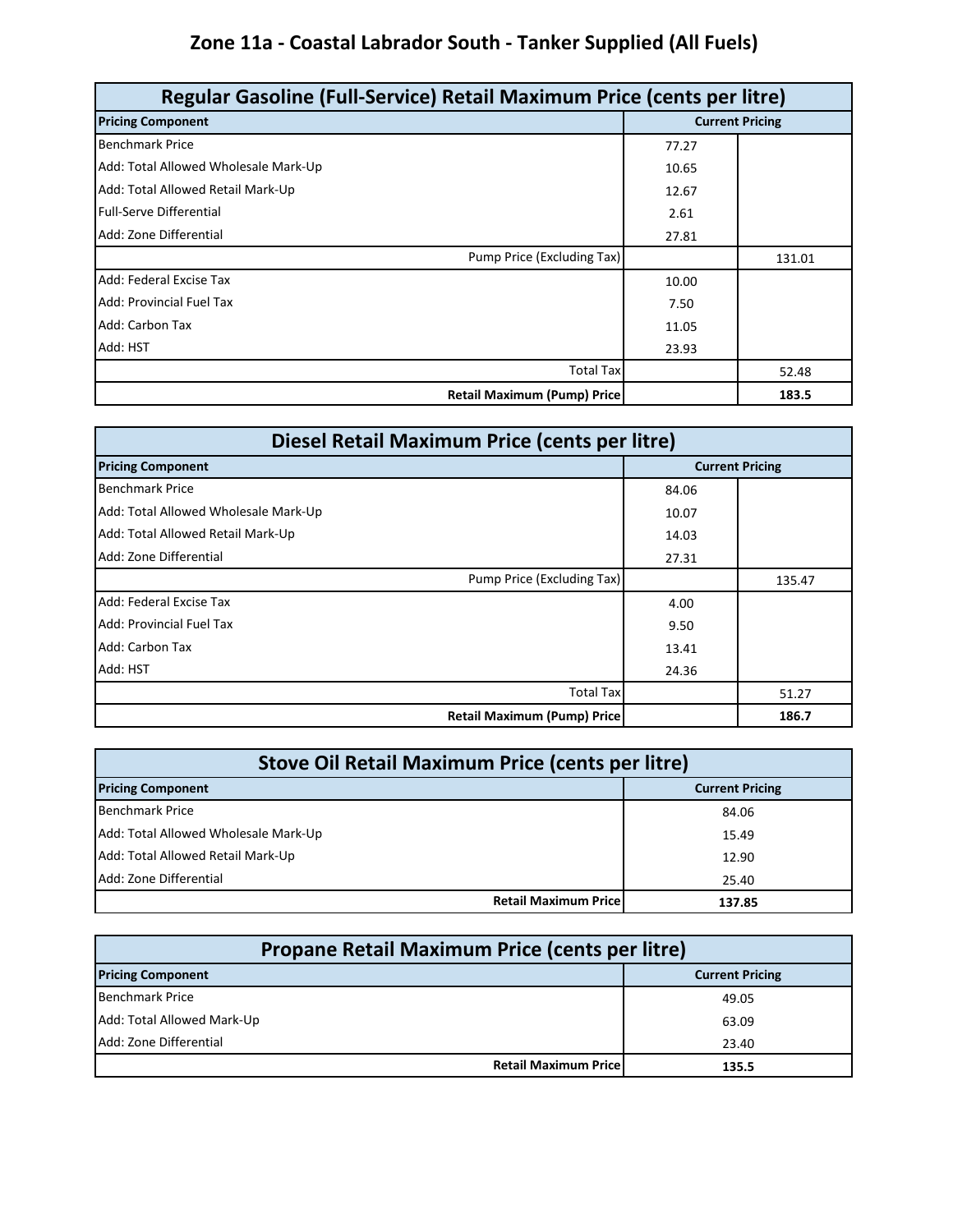# **Zone 11b - Coastal Labrador South - Drum Delivery (All Fuels)**

| Regular Gasoline (Full-Service) Retail Maximum Price (cents per litre) |                        |        |
|------------------------------------------------------------------------|------------------------|--------|
| <b>Pricing Component</b>                                               | <b>Current Pricing</b> |        |
| <b>Benchmark Price</b>                                                 | 137.17                 |        |
| Add: Total Allowed Wholesale Mark-Up                                   | 10.65                  |        |
| Add: Total Allowed Retail Mark-Up                                      | 12.67                  |        |
| <b>Full-Serve Differential</b>                                         | 2.61                   |        |
| Add: Zone Differential                                                 | 32.99                  |        |
| Pump Price (Excluding Tax)                                             |                        | 196.09 |
| Add: Federal Excise Tax                                                | 10.00                  |        |
| <b>Add: Provincial Fuel Tax</b>                                        | 7.50                   |        |
| Add: Carbon Tax                                                        | 11.05                  |        |
| Add: HST                                                               | 33.70                  |        |
| <b>Total Tax</b>                                                       |                        | 62.25  |
| <b>Retail Maximum (Pump) Price</b>                                     |                        | 258.3  |

| Diesel Retail Maximum Price (cents per litre) |        |                        |
|-----------------------------------------------|--------|------------------------|
| <b>Pricing Component</b>                      |        | <b>Current Pricing</b> |
| <b>Benchmark Price</b>                        | 180.95 |                        |
| Add: Total Allowed Wholesale Mark-Up          | 10.07  |                        |
| Add: Total Allowed Retail Mark-Up             | 14.03  |                        |
| Add: Zone Differential                        | 33.29  |                        |
| Pump Price (Excluding Tax)                    |        | 238.34                 |
| Add: Federal Excise Tax                       | 4.00   |                        |
| Add: Provincial Fuel Tax                      | 9.50   |                        |
| Add: Carbon Tax                               | 13.41  |                        |
| Add: HST                                      | 39.79  |                        |
| <b>Total Tax</b>                              |        | 66.70                  |
| <b>Retail Maximum (Pump) Price</b>            |        | 305.0                  |

| <b>Stove Oil Retail Maximum Price (cents per litre)</b> |        |  |  |
|---------------------------------------------------------|--------|--|--|
| <b>Current Pricing</b><br><b>Pricing Component</b>      |        |  |  |
| <b>Benchmark Price</b>                                  | 180.95 |  |  |
| Add: Total Allowed Wholesale Mark-Up                    | 15.49  |  |  |
| Add: Total Allowed Retail Mark-Up                       | 12.90  |  |  |
| Add: Zone Differential                                  | 37.20  |  |  |
| <b>Retail Maximum Price</b>                             | 246.54 |  |  |

| Propane Retail Maximum Price (cents per litre)     |       |  |  |
|----------------------------------------------------|-------|--|--|
| <b>Pricing Component</b><br><b>Current Pricing</b> |       |  |  |
| <b>Benchmark Price</b>                             | 49.05 |  |  |
| Add: Total Allowed Mark-Up                         | 63.09 |  |  |
| Add: Zone Differential                             | 33.20 |  |  |
| <b>Retail Maximum Pricel</b>                       | 145.3 |  |  |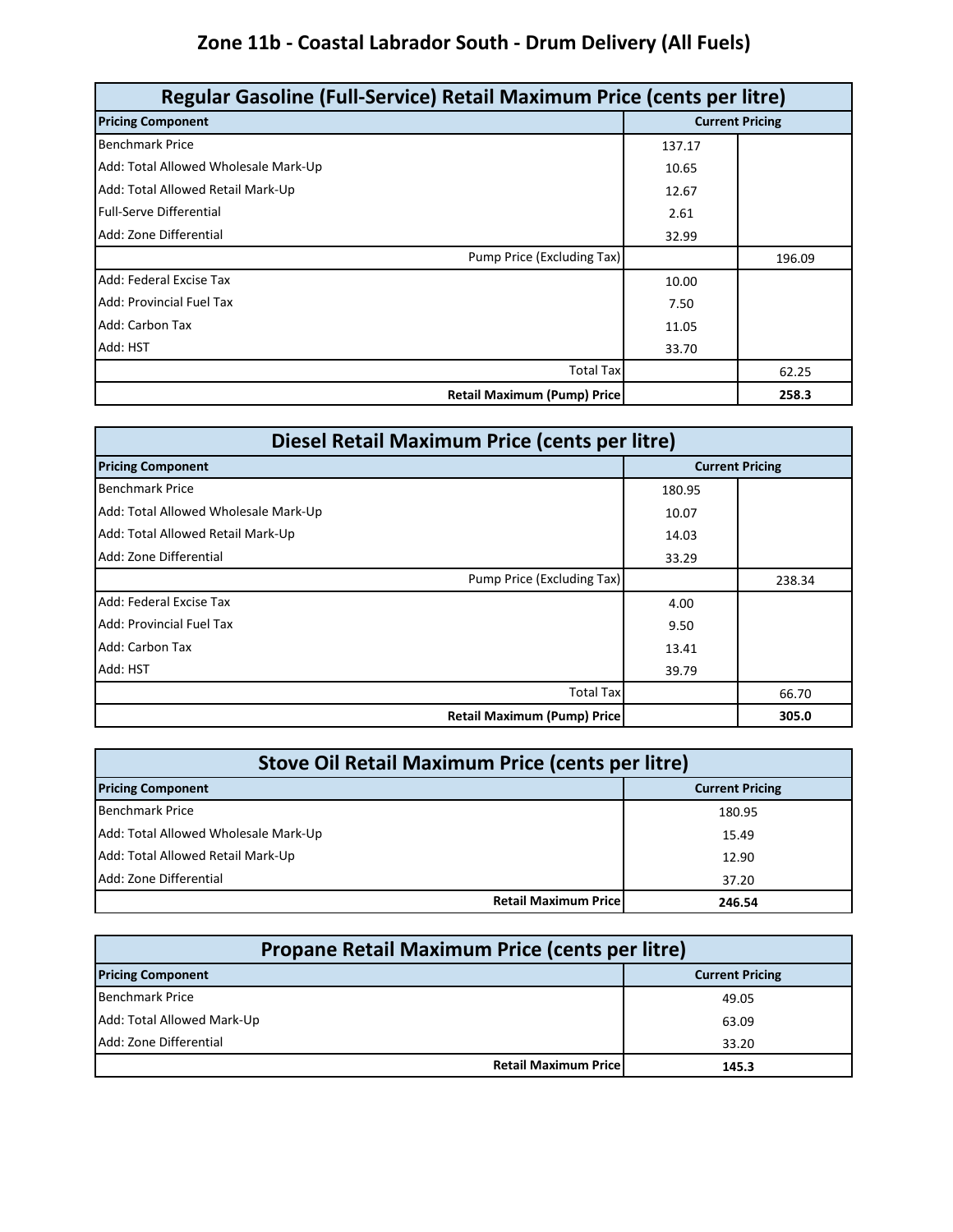# **Zone 12 - Central Labrador (All Fuels)**

| Regular Gasoline (Self-Service) Retail Maximum Price (cents per litre) |        |                        |  |
|------------------------------------------------------------------------|--------|------------------------|--|
| <b>Pricing Component</b>                                               |        | <b>Current Pricing</b> |  |
| <b>Benchmark Price</b>                                                 | 131.32 |                        |  |
| Add: Total Allowed Wholesale Mark-Up                                   | 10.65  |                        |  |
| Add: Total Allowed Retail Mark-Up                                      | 10.28  |                        |  |
| Add: Zone Differential                                                 | 7.23   |                        |  |
| Pump Price (Excluding Tax)                                             |        | 159.48                 |  |
| Add: Federal Excise Tax                                                | 10.00  |                        |  |
| <b>Add: Provincial Fuel Tax</b>                                        | 7.50   |                        |  |
| Add: Carbon Tax                                                        | 11.05  |                        |  |
| Add: HST                                                               | 28.20  |                        |  |
| <b>Total Tax</b>                                                       |        | 56.75                  |  |
| <b>Retail Maximum (Pump) Price</b>                                     |        | 216.2                  |  |

| Diesel Retail Maximum Price (cents per litre) |                        |        |
|-----------------------------------------------|------------------------|--------|
| <b>Pricing Component</b>                      | <b>Current Pricing</b> |        |
| <b>Benchmark Price</b>                        | 131.26                 |        |
| Add: Total Allowed Wholesale Mark-Up          | 10.07                  |        |
| Add: Total Allowed Retail Mark-Up             | 14.03                  |        |
| Add: Zone Differential                        | 6.98                   |        |
| Pump Price (Excluding Tax)                    |                        | 162.34 |
| Add: Federal Excise Tax                       | 4.00                   |        |
| Add: Provincial Fuel Tax                      | 9.50                   |        |
| Add: Carbon Tax                               | 13.41                  |        |
| Add: HST                                      | 28.39                  |        |
| <b>Total Tax</b>                              |                        | 55.30  |
| <b>Retail Maximum (Pump) Price</b>            |                        | 217.6  |

| <b>Stove Oil Retail Maximum Price (cents per litre)</b> |        |  |  |
|---------------------------------------------------------|--------|--|--|
| <b>Pricing Component</b><br><b>Current Pricing</b>      |        |  |  |
| <b>Benchmark Price</b>                                  | 131.26 |  |  |
| Add: Total Allowed Wholesale Mark-Up                    | 8.11   |  |  |
| Add: Total Allowed Retail Mark-Up                       | 20.28  |  |  |
| Add: Zone Differential                                  | 4.20   |  |  |
| <b>Retail Maximum Pricel</b>                            | 163.85 |  |  |

| Propane Retail Maximum Price (cents per litre)     |                                      |  |  |
|----------------------------------------------------|--------------------------------------|--|--|
| <b>Pricing Component</b><br><b>Current Pricing</b> |                                      |  |  |
| <b>Benchmark Price</b>                             | 49.05                                |  |  |
| Add: Total Allowed Mark-Up                         | 51.09                                |  |  |
| Add: Zone Differential                             | 1.20                                 |  |  |
|                                                    | <b>Retail Maximum Price</b><br>101.3 |  |  |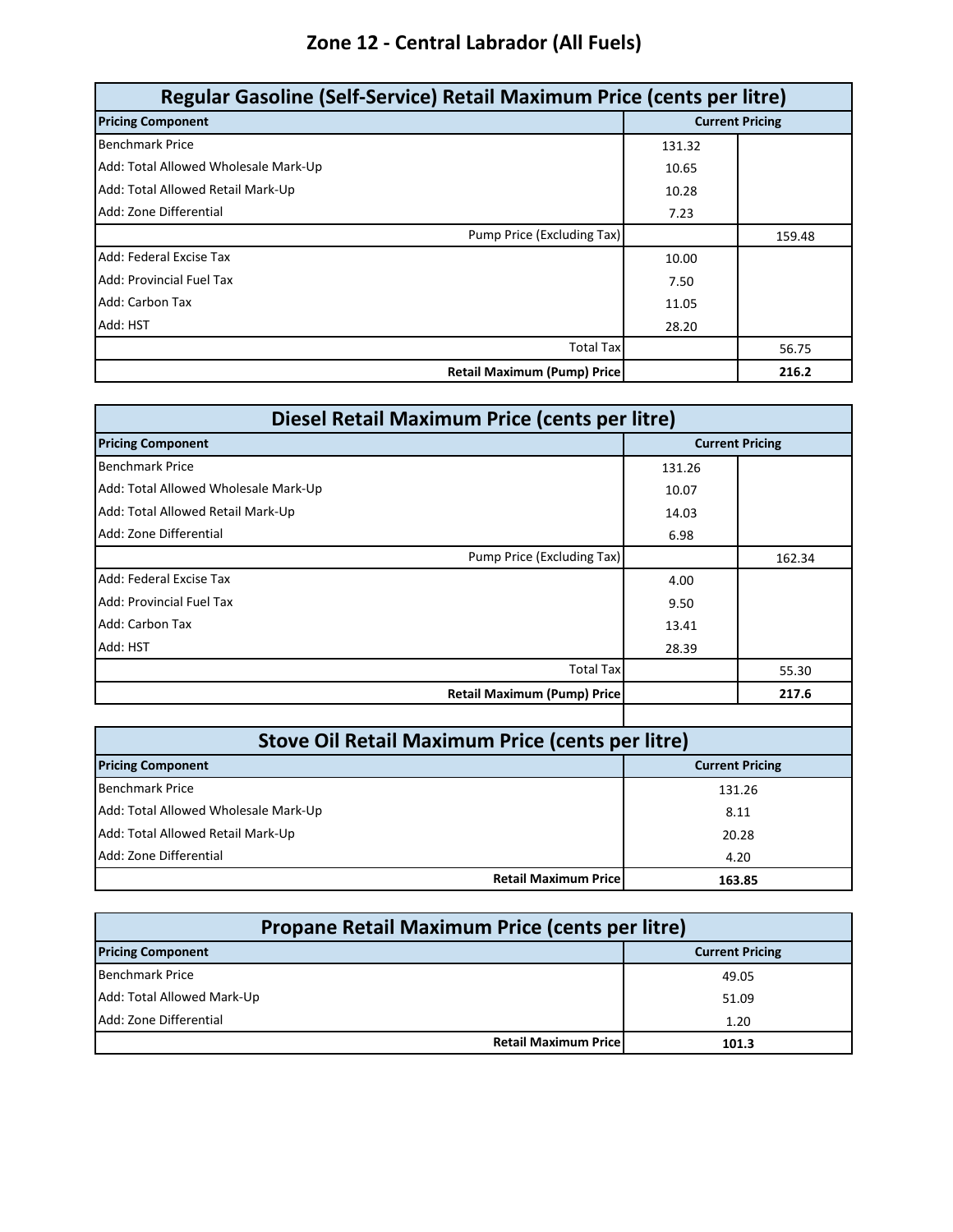# **Zone 13 - Western Labrador (All Fuels)**

| Regular Gasoline (Self-Service) Retail Maximum Price (cents per litre) |        |        |  |
|------------------------------------------------------------------------|--------|--------|--|
| <b>Pricing Component</b><br><b>Current Pricing</b>                     |        |        |  |
| <b>Benchmark Price</b>                                                 | 133.65 |        |  |
| Add: Total Allowed Wholesale Mark-Up                                   | 10.65  |        |  |
| Add: Total Allowed Retail Mark-Up                                      | 10.28  |        |  |
| Add: Zone Differential                                                 | 10.73  |        |  |
| Pump Price (Excluding Tax)                                             |        | 165.31 |  |
| Add: Federal Excise Tax                                                | 10.00  |        |  |
| <b>Add: Provincial Fuel Tax</b>                                        | 7.50   |        |  |
| Add: Carbon Tax                                                        | 11.05  |        |  |
| Add: HST                                                               | 29.08  |        |  |
| <b>Total Tax</b>                                                       |        | 57.63  |  |
| <b>Retail Maximum (Pump) Price</b>                                     |        | 222.9  |  |

| Diesel Retail Maximum Price (cents per litre) |        |                        |  |
|-----------------------------------------------|--------|------------------------|--|
| <b>Pricing Component</b>                      |        | <b>Current Pricing</b> |  |
| <b>Benchmark Price</b>                        | 151.51 |                        |  |
| Add: Total Allowed Wholesale Mark-Up          | 10.07  |                        |  |
| Add: Total Allowed Retail Mark-Up             | 14.03  |                        |  |
| Add: Zone Differential                        | 9.73   |                        |  |
| Pump Price (Excluding Tax)                    |        | 185.34                 |  |
| Add: Federal Excise Tax                       | 4.00   |                        |  |
| Add: Provincial Fuel Tax                      | 9.50   |                        |  |
| Add: Carbon Tax                               | 13.41  |                        |  |
| Add: HST                                      | 31.84  |                        |  |
| <b>Total Tax</b>                              |        | 58.75                  |  |
| <b>Retail Maximum (Pump) Price</b>            |        | 244.1                  |  |

| <b>Stove Oil Retail Maximum Price (cents per litre)</b> |        |  |
|---------------------------------------------------------|--------|--|
| <b>Pricing Component</b><br><b>Current Pricing</b>      |        |  |
| <b>Benchmark Price</b>                                  | 149.35 |  |
| Add: Total Allowed Wholesale Mark-Up                    | 8.11   |  |
| Add: Total Allowed Retail Mark-Up                       | 20.28  |  |
| Add: Zone Differential                                  | 5.20   |  |
| <b>Retail Maximum Pricel</b>                            | 182.94 |  |

| Propane Retail Maximum Price (cents per litre)     |                                       |  |  |
|----------------------------------------------------|---------------------------------------|--|--|
| <b>Pricing Component</b><br><b>Current Pricing</b> |                                       |  |  |
| Benchmark Price                                    | 49.05                                 |  |  |
| Add: Total Allowed Mark-Up                         | 51.09                                 |  |  |
| Add: Zone Differential                             | 3.20                                  |  |  |
|                                                    | <b>Retail Maximum Pricel</b><br>103.3 |  |  |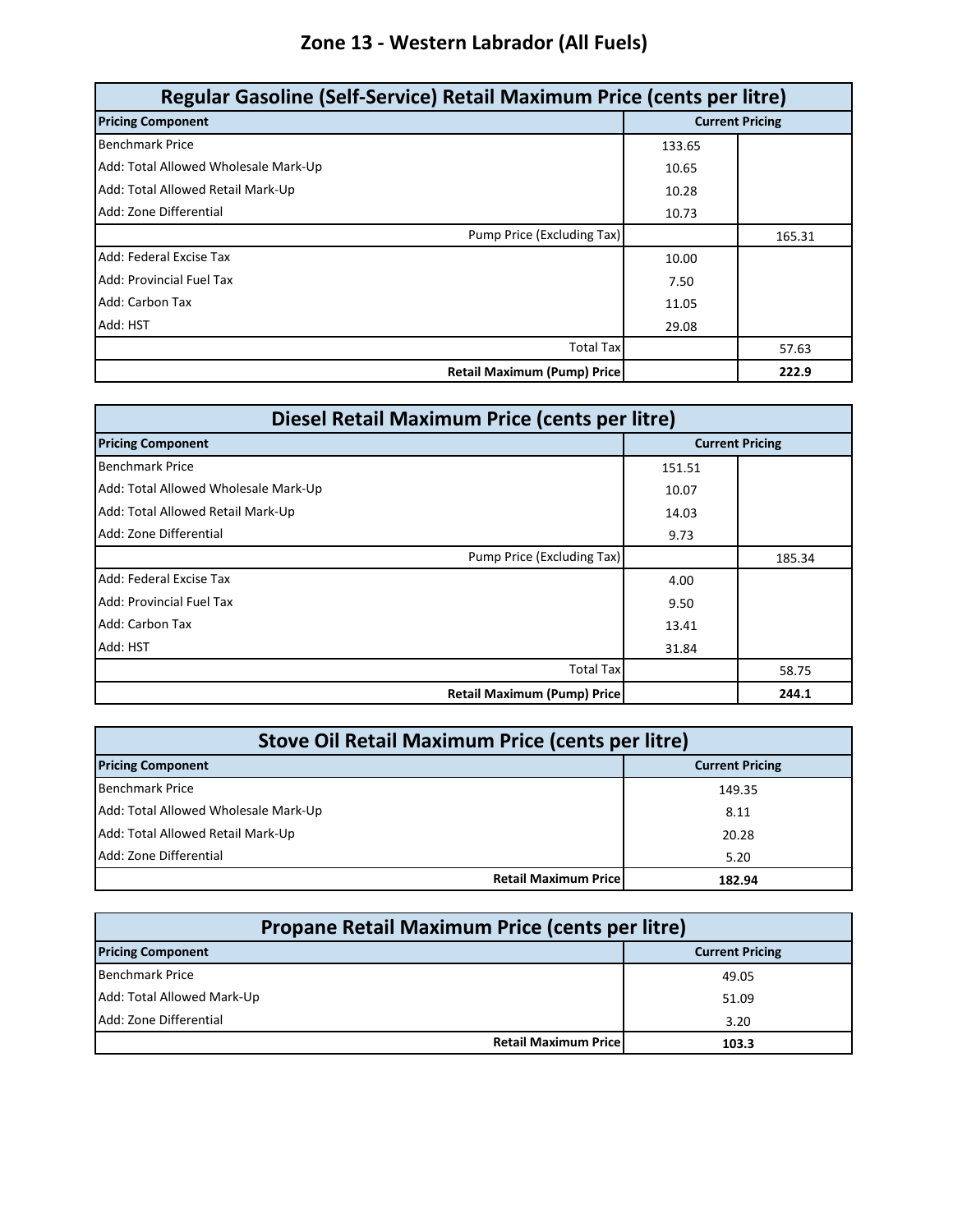### **Zone 13a - Churchill Falls (All Fuels)**

| Regular Gasoline (Self-Service) Retail Maximum Price (cents per litre) |                        |        |
|------------------------------------------------------------------------|------------------------|--------|
| <b>Pricing Component</b>                                               | <b>Current Pricing</b> |        |
| <b>Benchmark Price</b>                                                 | 133.65                 |        |
| Add: Total Allowed Wholesale Mark-Up                                   | 10.65                  |        |
| Add: Total Allowed Retail Mark-Up                                      | 10.28                  |        |
| Add: Zone Differential                                                 | 12.91                  |        |
| Pump Price (Excluding Tax)                                             |                        | 167.49 |
| Add: Federal Excise Tax                                                | 10.00                  |        |
| Add: Provincial Fuel Tax                                               | 7.50                   |        |
| Add: Carbon Tax                                                        | 11.05                  |        |
| Add: HST                                                               | 29.41                  |        |
| <b>Total Tax</b>                                                       |                        | 57.96  |
| <b>Retail Maximum (Pump) Price</b>                                     |                        | 225.5  |

| Diesel Retail Maximum Price (cents per litre) |        |                        |  |
|-----------------------------------------------|--------|------------------------|--|
| <b>Pricing Component</b>                      |        | <b>Current Pricing</b> |  |
| <b>Benchmark Price</b>                        | 151.51 |                        |  |
| Add: Total Allowed Wholesale Mark-Up          | 10.07  |                        |  |
| Add: Total Allowed Retail Mark-Up             | 14.03  |                        |  |
| Add: Zone Differential                        | 11.91  |                        |  |
| Pump Price (Excluding Tax)                    |        | 187.52                 |  |
| Add: Federal Excise Tax                       | 4.00   |                        |  |
| Add: Provincial Fuel Tax                      | 9.50   |                        |  |
| Add: Carbon Tax                               | 13.41  |                        |  |
| Add: HST                                      | 32.16  |                        |  |
| <b>Total Tax</b>                              |        | 59.07                  |  |
| <b>Retail Maximum (Pump) Price</b>            |        | 246.6                  |  |

| <b>Stove Oil Retail Maximum Price (cents per litre)</b> |                        |  |  |
|---------------------------------------------------------|------------------------|--|--|
| <b>Pricing Component</b>                                | <b>Current Pricing</b> |  |  |
| <b>Benchmark Price</b>                                  | 149.35                 |  |  |
| Add: Total Allowed Wholesale Mark-Up                    | 8.11                   |  |  |
| Add: Total Allowed Retail Mark-Up                       | 20.28                  |  |  |
| Add: Zone Differential                                  | 7.3                    |  |  |
| <b>Retail Maximum Price</b>                             | 185.04                 |  |  |

| Propane Retail Maximum Price (cents per litre) |                              |                        |  |
|------------------------------------------------|------------------------------|------------------------|--|
| <b>Pricing Component</b>                       |                              | <b>Current Pricing</b> |  |
| <b>Benchmark Price</b>                         |                              | 49.05                  |  |
| Add: Total Allowed Mark-Up                     |                              | 51.09                  |  |
| Add: Zone Differential                         |                              | 5.30                   |  |
|                                                | <b>Retail Maximum Pricel</b> | 105.4                  |  |